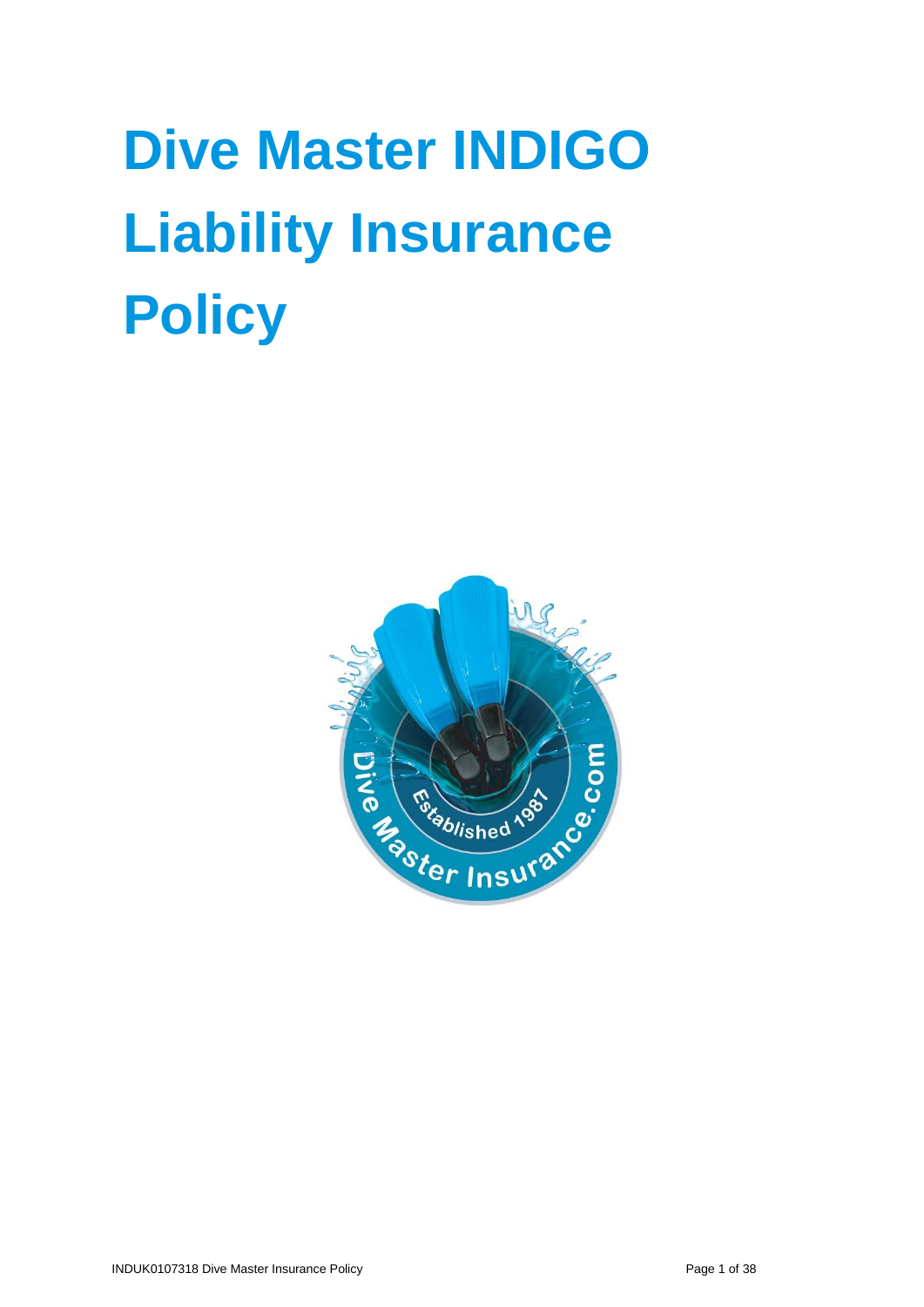# **Contents**

| 2              |                                                                           |  |
|----------------|---------------------------------------------------------------------------|--|
| 3              |                                                                           |  |
| $\overline{4}$ |                                                                           |  |
| 5 <sup>5</sup> | Insured section D - Coverage extensions to insured sections A, B and C 11 |  |
| 6              |                                                                           |  |
| $7^{\circ}$    |                                                                           |  |
| 8              |                                                                           |  |
| 9              |                                                                           |  |
| 10             |                                                                           |  |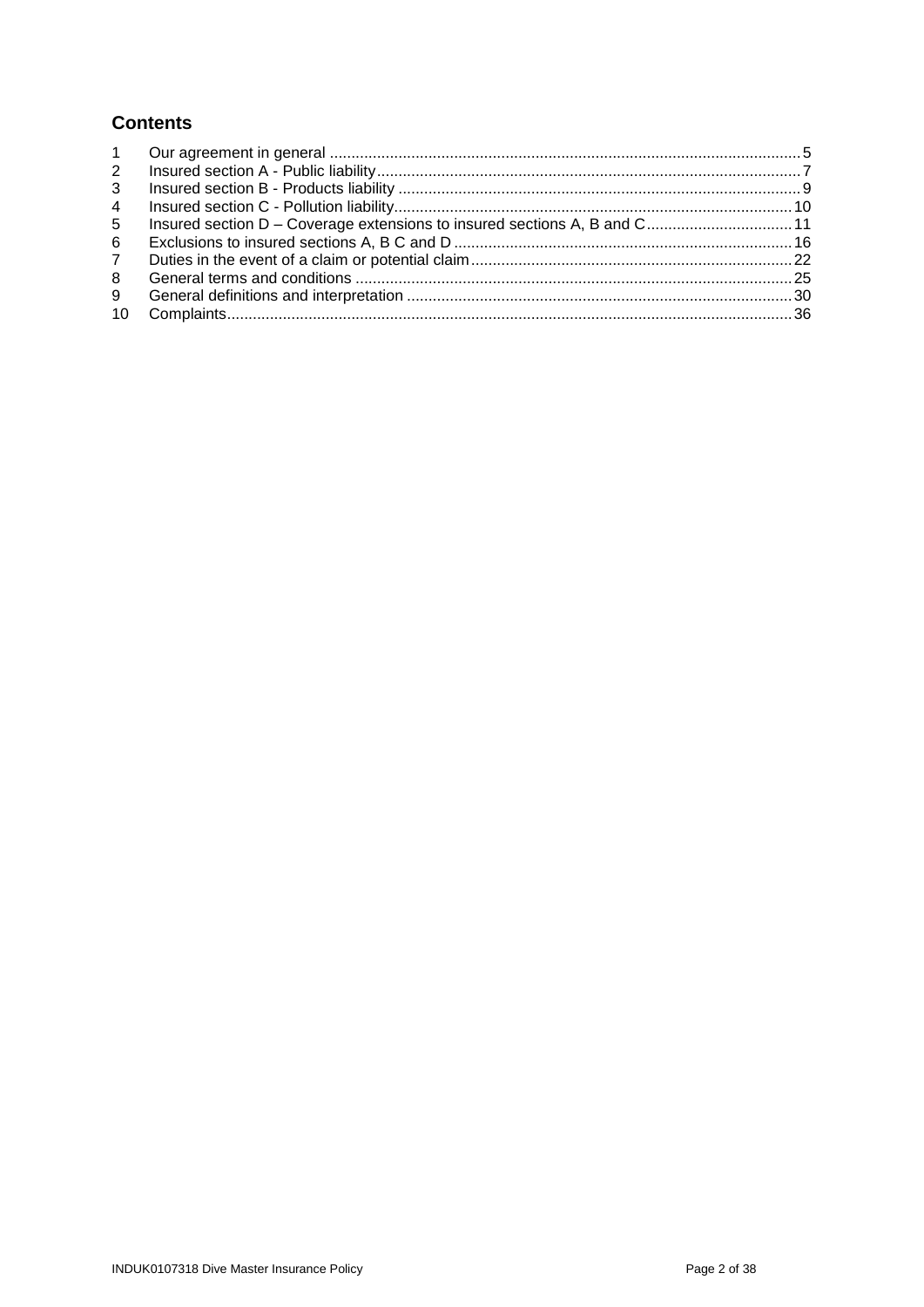# **Policy Guide**

Do not wait until a claim arises before reading and understanding this **policy** – please read it now and keep it in a safe place.

In particular make sure that:

- All the details shown in the Schedule are correct. The **insured** should let their insurance broker know immediately if any changes are necessary
- You, as the **insured**, have read the conditions relation to those Sections covered including the General terms and conditions and Exclusions to insured sections A, B, C and D
- You, as the **insured**, understand the notes and how to make a complaint as stated in the Complaints section

If the **Insured** has any queries about the **policy**, does not understand any part of it or feels that it does not meet their requirements they should consult their Insurance Broker.

#### **Important**

The **Insurers** acceptance of the risk is based upon the information the **Insured** provided and this **Policy** has been issued based on the information supplied about the **Insured** and the **Insured's** property in the Statement of Fact or Proposal Form and other material information declared by the Insured to Insurers.

In deciding to accept this **Policy** and in setting the terms and premium, we, the **Insurers** have relied on the information you, the Insured have given us.

The **Insured** must take care when answering any questions the **Insurers** ask by ensuring that all information provided is accurate and complete.

If Insurers establish that the **Insured** deliberately or recklessly provided the **Insurers** with false or misleading information the **Insurers** will treat this **Policy** as if it never existed and decline all claims. If the **Insurers** establish that the **Insured** carelessly provided the **Insurers** with false or misleading information it could adversely affect the **Policy** and any claim. For example the **Insurers** may:

- treat this **Policy** as if it had never existed and refuse to pay all claims and return the premium paid. The **Insurers** will only do this if the **Insurers** provided the **Insured** with insurance cover which the **Insurers** would not otherwise have offered;
- amend the terms of the Insured's **Policy**. The **Insurers** may apply these amended terms as if they were already in place if a claim has been adversely impacted by the **Insured's** carelessness;
- charge the **Insured** more for the **Policy** or reduce the amount the **Insurers** pay on a claim in the proportion the premium the **Insured** have paid bears to the premium the **Insurers** would have charged the **Insured**; or
- Cancel the **Insured's Policy** in accordance with the **Insurer's** Cancellation rights

It is therefore very important that the **Insured** lets their insurance broker know immediately of any changes that affect the information the **Insured** has declared to the **Insurer**. For example in respect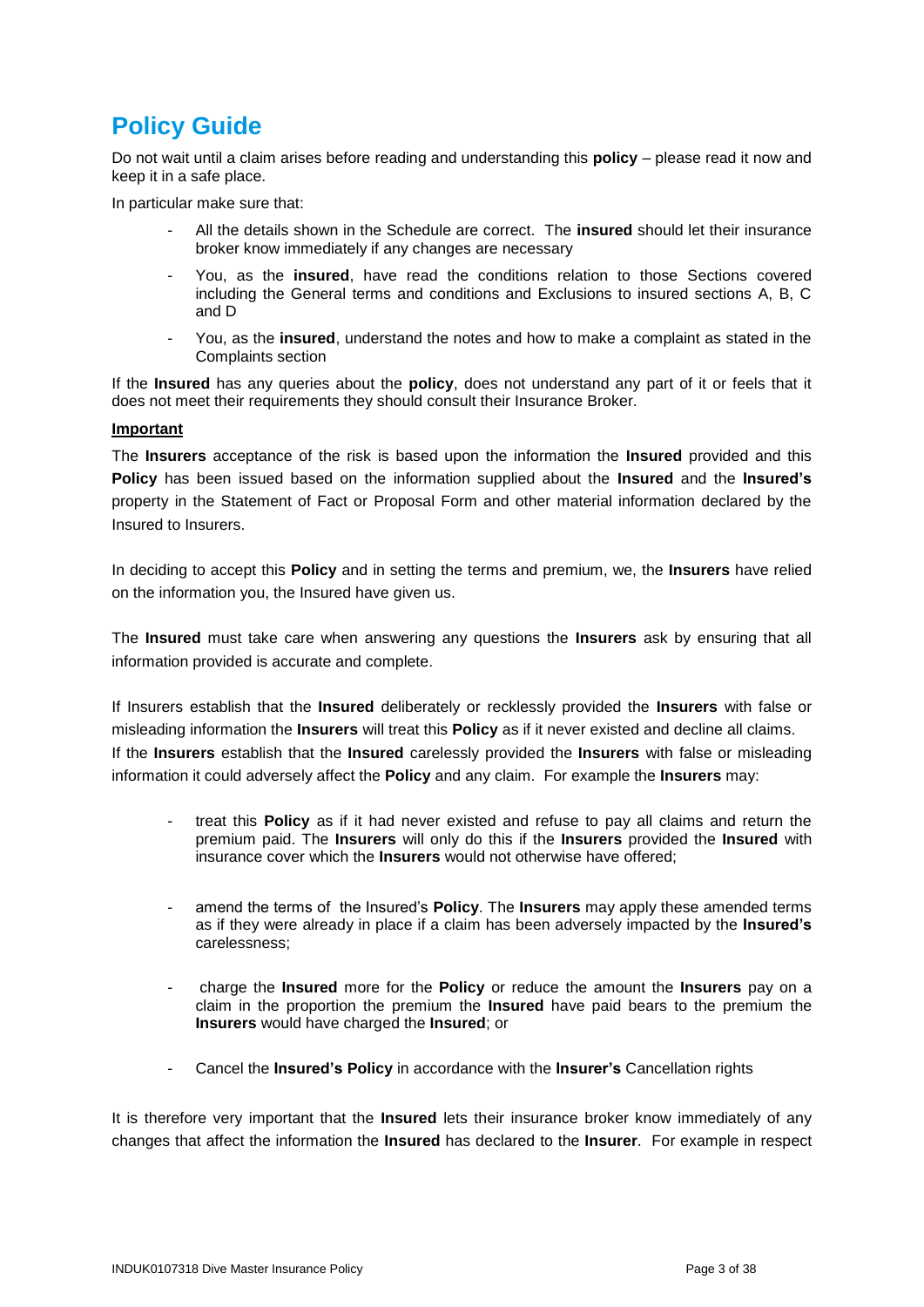of legal liability exposures any material alterations such as changes in the **Business** that affects the information disclosed to **Insurers**.

In the event of a general enquiry or query relating to the **Policy** the **Insured** should in the first instance contact their Insurance Broker or intermediary who arranged this insurance or contact Divemaster at the address below:

Dive Master Insurance Consultants Ltd 17 – 23 Rectory Grove Leigh-on-Sea **Essex** SS9 2HA Tel: +44 (0) 1702 476902 Fax: + 44 (0) 1702 471892 Email: [sales@divemasterinsurance.com](mailto:sales@divemasterinsurance.com)

In the event of a claim or any circumstance that is likely to result in a claim the **Insured** must immediately notify the following:

Syndicate Claims Manager Syndicate DTW1991 Coverys Managing Agency Limited 71 Fenchurch Street London EC3M 4BS

Tel: +44(0) 20 7977 0800

[newclaims@DTW1991.com](mailto:newclaims@DTW1991.com)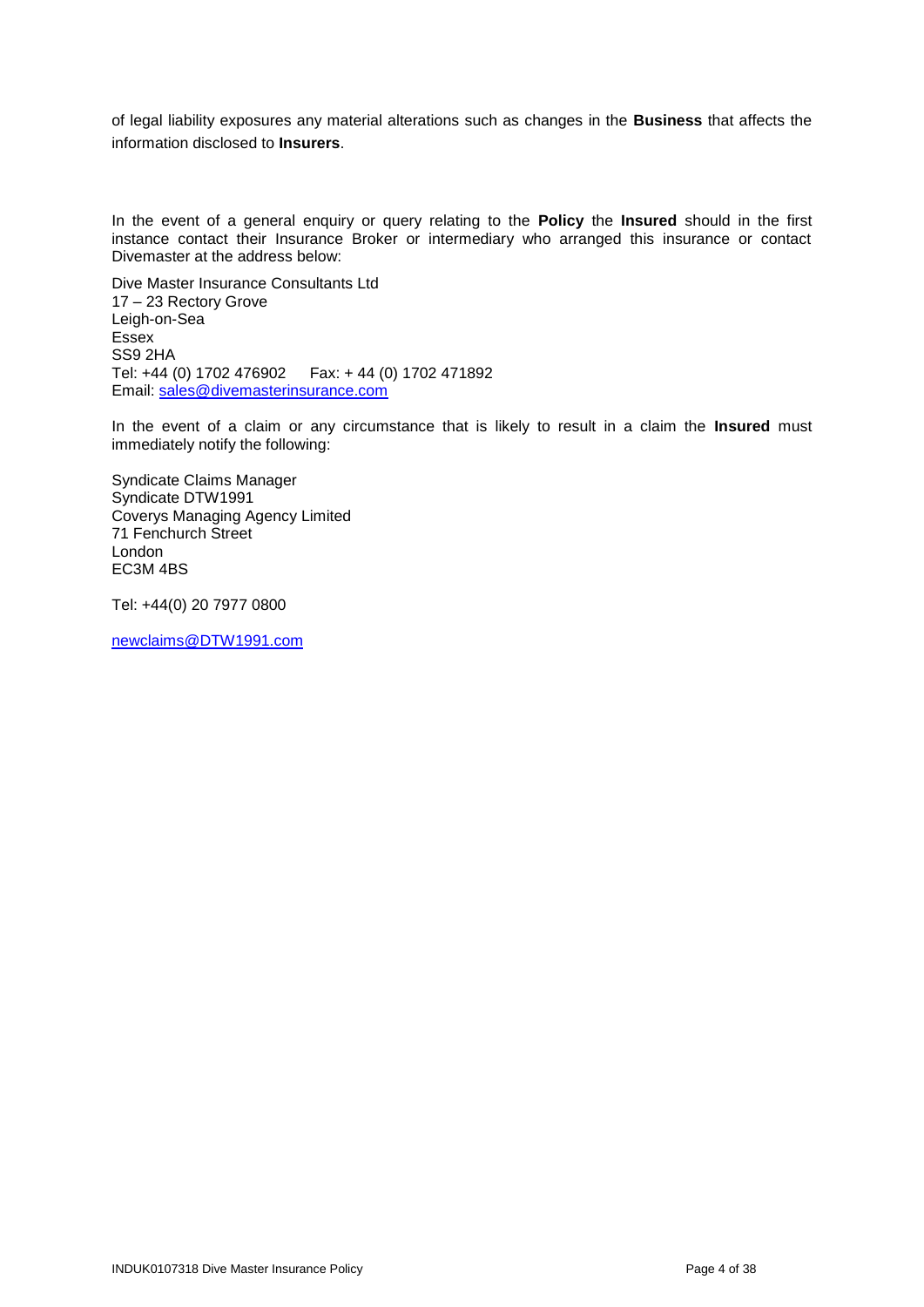# <span id="page-4-0"></span>**1 Our agreement in general**

## **1.1 Parties to this agreement**

This Dive Master Insurance Policy is between the **insured** and the **insurer** as declared in the **schedule**. This document, together with its **schedule** and any attached endorsements is the **policy** which sets out this insurance. It is a legal contract so please read all of it carefully.

1.1.1 This **policy** has been exclusively arranged by: Dive Master Insurance Consultants Ltd 17-23 Rectory Grove, Leigh-on-Sea, Essex, SS9 2HA Tel: +44 (0) 1702 476902 Fax: +44 (0) 1702 471892 e-mail: [sales@divemasterinsurance.com](mailto:sales@divemasterinsurance.com)

#### **1.2 Words in bold**

Words in bold type face used in this **policy** document, other than in the headings, such as **insured** in clause 1.1 above, have specific meanings attached to them as set out in clause 9, the General definitions and interpretation section of this document.

# **1.3 Primary purpose of the policy**

By this **policy,** the **insurer** agrees, subject to the **policy's** terms, limitations, exclusions and conditions, to:

- 1.3.1 indemnify the **insured** up to the **limit of indemnity** for all sums that the **insured** becomes legally liable to pay as damages, including claimant costs recoverable from the **insured**;
- 1.3.2 pay **costs and expenses**, some of which are expressly stated to be in addition to the **limit of indemnity**;
- 1.3.3 the full extent of the insurance by this **policy** is described in each **insured section** set out in clauses 2 - 4 below and stated as insured in the **schedule**.

#### **1.4 Policy structure**

- 1.4.1 Clauses 2 4 set out the scope of main coverage of each **insured section**; additional **costs and expenses**; extra coverage and the circumstances in which the **insurer's** liability to the **insured** is limited, or may be excluded. Also, each clause sets out other terms and conditions.
- 1.4.2 Clause 5 sets out cover extensions shared by **insured sections A, B,** and **C**.
- 1.4.3 Clause 6 sets out limitations and exclusions shared by **insured sections A, B, C** and **D**.
- 1.4.4 Clauses 7-10 are applicable to all **insured sections** and set out the **insurer's** ;
	- a) claims handling terms and conditions, including further conditions precedent,
	- b) general terms and conditions, including further conditions precedent,
	- c) definitions,
	- d) complaints procedure.

# **1.5 Policy period and premium**

- 1.5.1 The **policy** will provide insurance as summarised in clauses 1.3 and 1.4 above for the **period of insurance** it being a condition precedent to the **insurer's** liability under this **policy** that the premium and additional charges are paid to and accepted by the **insurer**, on or before the payment date shown in the **schedule**. Taxes, levies and other relevant fiscal charges shall be payable in addition to the premium.
- 1.5.2 The premium is deemed paid and accepted upon receipt by the **insurer** or the intermediary appointed to place this insurance with the **insurer**.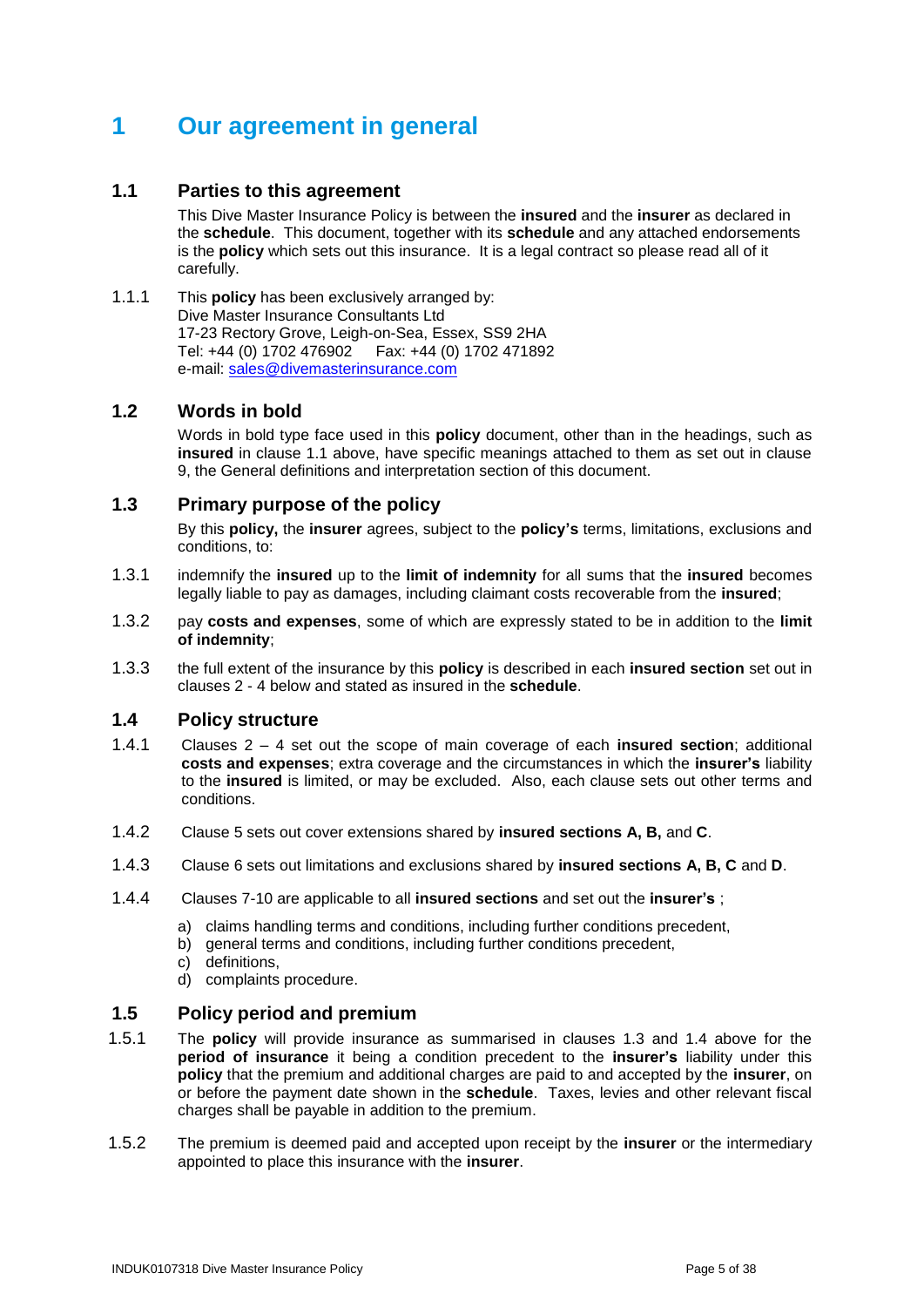- 1.5.3 If any premium (including the instalment of premium) is not paid and accepted by the **insurer** on or before its payment date stated in the **schedule**, the **insurer** can give written notice to the **insured** at its address shown on the **schedule** cancelling the **policy** with effect from the seventh (7) day after the notice has been served
- 1.5.4 Notwithstanding clause 1.5.3 above, any cancellation will be prevented from taking effect and the **policy** shall continue if the late premium instalment and all remaining premium instalments are paid and accepted before the cancellation takes effect. Without prejudice to other forms of service, notice of cancellation is deemed to be served on the third  $(3<sup>rd</sup>)$  day after being posted if sent by pre-paid letter post properly addressed.
- 1.5.5 It is agreed that the **insurer** shall not give less than fifteen (15) days prior notice of cancellation to the **insured** via the broker. If the **premium** due is paid in full to the **insurer** before the notice period expires, notice of cancellation shall be automatically revoked. If not, the **policy** shall automatically terminate at the end of the notice period.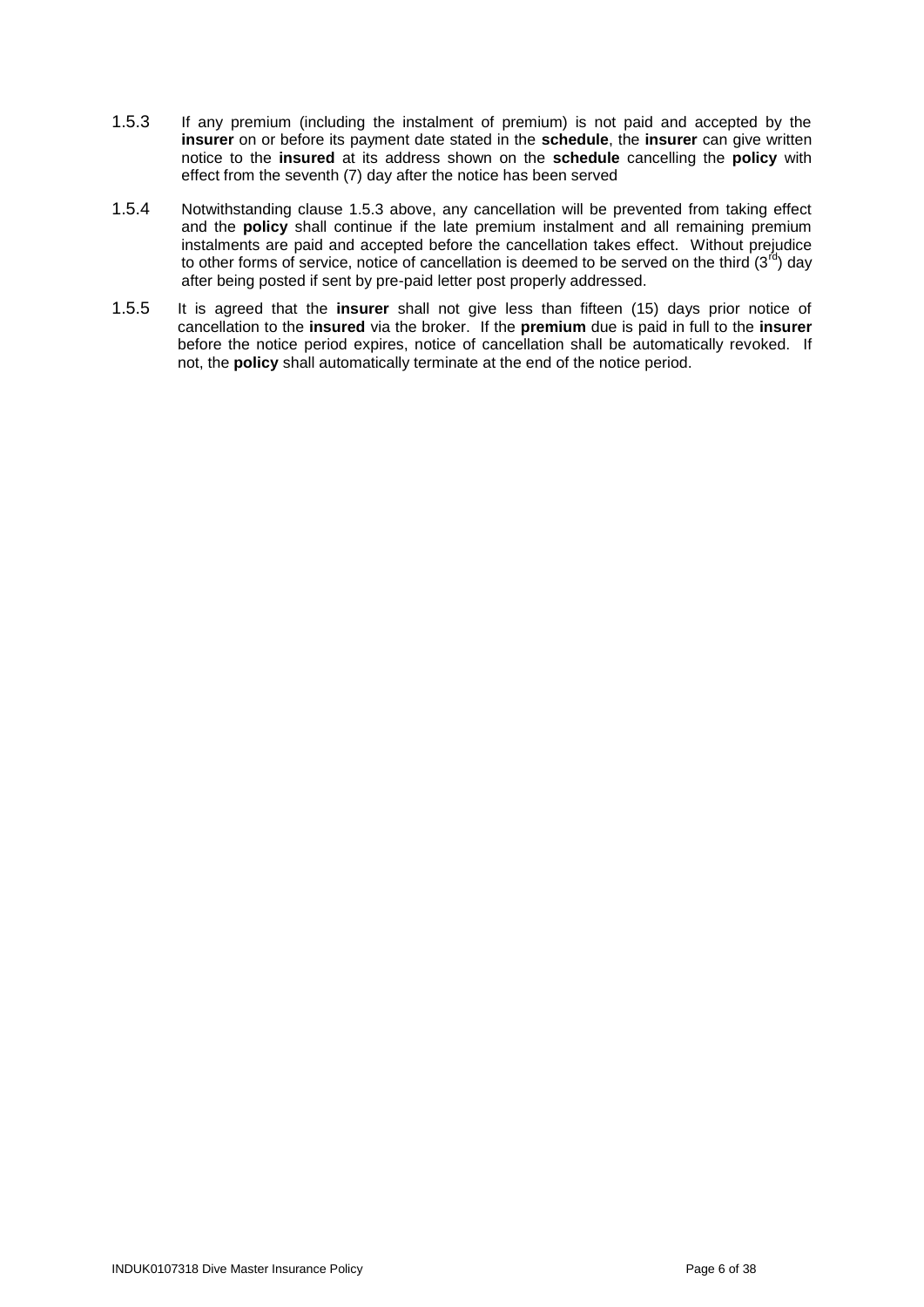# <span id="page-6-0"></span>**2 Insured section A - Public liability**

# **2.1 Public liability cover**

2.1.1 The **insurer** agrees to indemnify the **insured** by the terms of this **insured section** against legal liability to pay damages, including claimant costs recoverable from the **insured**, as a result of **bodily injury** or **damage** that occurs during the **period of insurance** and arises out of and in connection with the **business**.

# **2.2 Additional public liability costs and expenses**

2.2.1 Following any event which is or may be the subject of indemnity under this **insured section** the **insurer** agrees to indemnify the **insured** for **costs and expenses** which are payable in addition to the **limit of indemnity**, incurred in respect of any insured event under this **insured section**.

# **2.3 Public liability extensions.**

#### 2.3.1 **Defective Premises Act 1972**

The insurance by this **insured section** is extended to indemnify the **insured** against any liability incurred by the **insured** by virtue of Section 3 of the Defective Premises Act, 1972 or Section 3 of the Defective Premises Measure (Northern Ireland) 1974 or any amendment thereto in connection with premises that have been disposed of by the **insured**, except that the **insurer** will not be liable to provide an indemnity for the cost of remedying any defect or alleged defect in such premises.

#### 2.3.2 **Cloakrooms/Changing Rooms/Equipment Storerooms**

Notwithstanding exclusion 6.36 the **insurer** will indemnify the **insured** in respect of **damage** to property deposited in any cloakroom/changing room/equipment storeroom owned or operated by the **insured** except that the insurance granted by this clause excludes and does not cover:

- a) any amount in excess of GBP10,000 for each and every loss;
- b) the first GBP250 for each and every claim;

and provided that the **insured** complies with the following conditions:

- c) an attendant shall be on duty therein throughout the whole of the time the cloakroom is in use or adequately locked if unattended.
- d) a disclaimer notice is prominently displayed in or adjacent to the cloakroom/changing room/equipment storeroom.

#### 2.3.3 **Instruction and Advice**

Notwithstanding exclusion 6.2 the **insurer** will indemnify the **insured** in respect of **bodily injury** or **damage** caused by or arising from any instruction or advice given or lack of advice given by or on behalf of the **insured** in the course of providing **recreational water sports services**.

#### 2.3.4 **Food and Drink**

The **insurer** will indemnify the **insured** or **participant** in respect of legal liability for **bodily injury** or **damage** arising out of the supply or consumption of any food or drink in connection with the **insured's business**.

#### 2.3.5 **Participant to participant**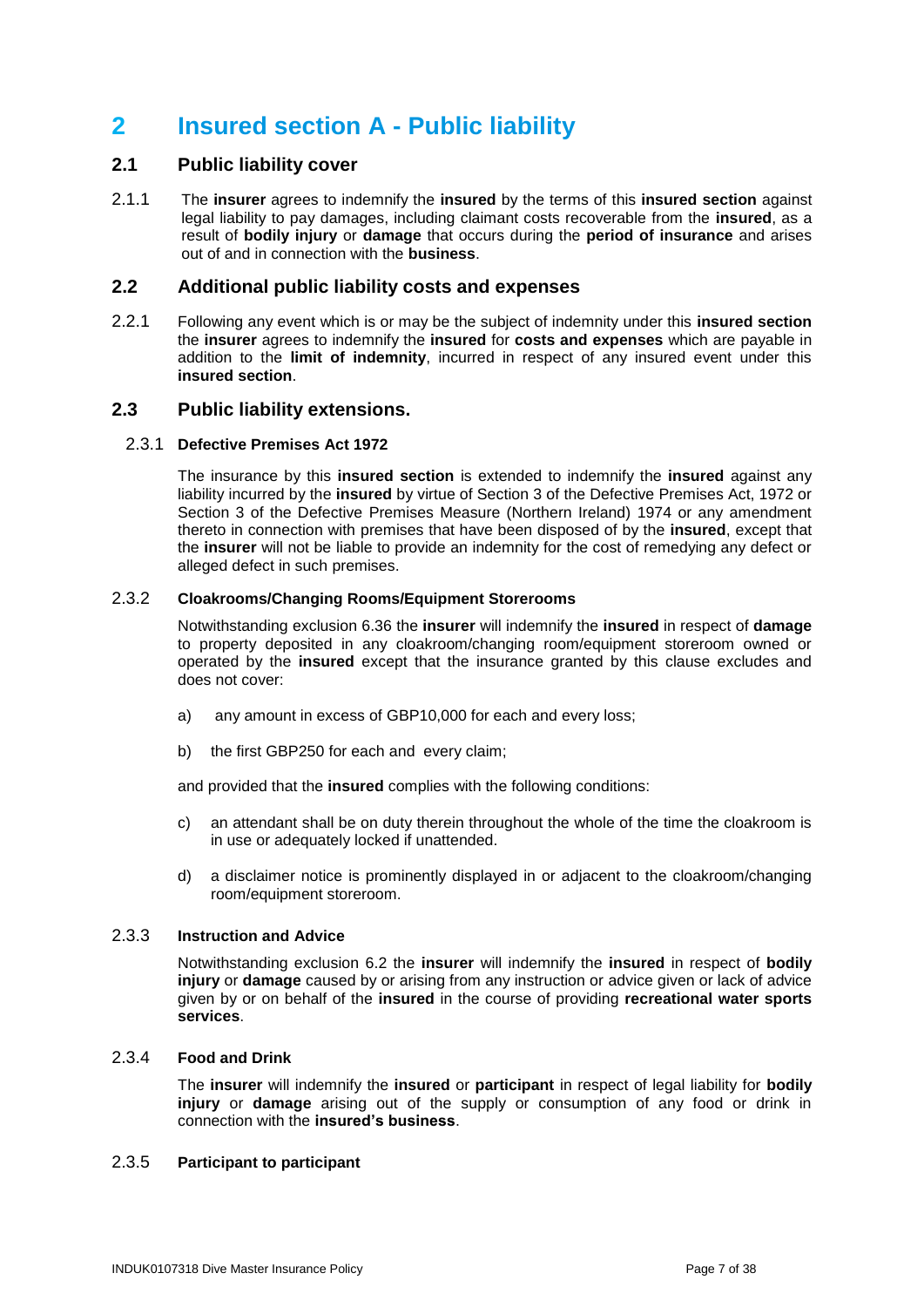The **insurer** will indemnify the **insured** in respect of **bodily injury** or **damage** caused to one **participant** by another **participant** in any event organised by the **insured**, provided that:

- a) such **participant** is not entitled to indemnity under any other policy; and
- b) the **insurer** will not be liable for any amount in excess of the **limit of indemnity** stated in the **schedule**.

#### 2.3.6 **Use of Manufactured Equipment and Supply of Breathing Air or Gases**

The **insurer** will indemnify the **insured** in respect of legal liability for **bodily injury** or **damage** arising out of the use of standard manufacturers diving equipment and the supply of breathing air or gases.

#### **2.4 Public liability limitations and exclusions**

In addition to the limitations and exclusions applicable to this **insured section** in clause 6, this **insured section** excludes and does not cover:

#### 2.4.1 **Consequential damage from work away**

- a) **damage** to materials, parts or equipment furnished in connection with performance of the **work away** but this limitation shall not be applied to **products** previously supplied under any previous contract; or
- b) **damage** to property that is removed, repaired, adjusted, altered, reinstated, withdrawn or disposed of in the course of and necessitated by the performance of the **work away**; or
- c) any expenditure incurred by the **insured** or others for the removal, repair, adjustment, alteration, reinstatement, withdrawal, inspection or disposal of the **work away** as a result of any defect (suspected or known) in or unsuitability for the intended purpose of the **work away**.

## 2.4.2 **Pollution and products**

**bodily injury** or **damage** arising out of or from or:

- a) brought about by or contributed to by **pollution**;
- b) in connection with the **insured's products**;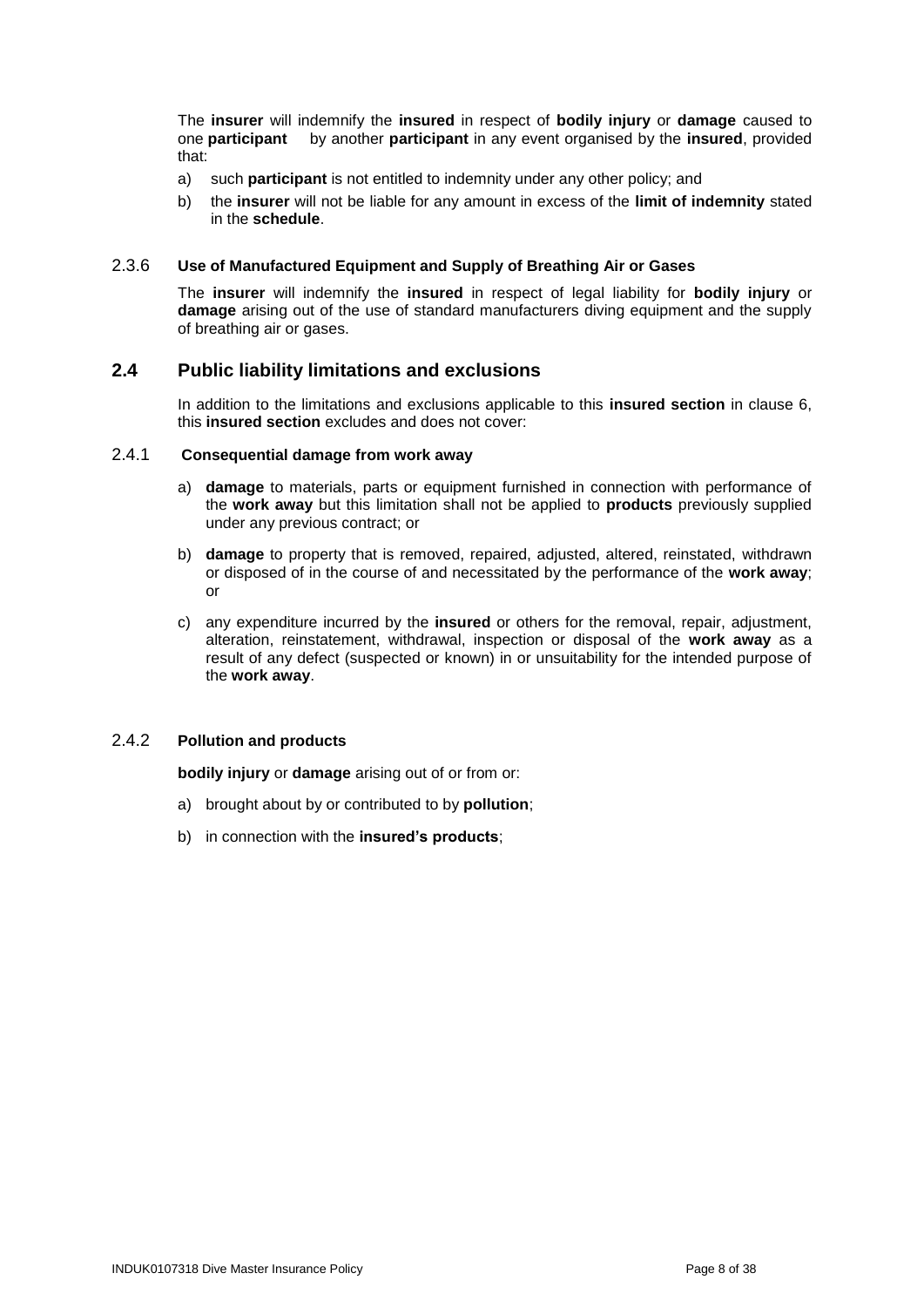# <span id="page-8-0"></span>**3 Insured section B - Products liability**

# **3.1 Products liability cover**

3.1.1 The **insurer** agrees to indemnify the **insured** by the terms of this **insured section** against legal liability to pay damages, including claimant costs recoverable from the **insured** as a result of **bodily injury** or **damage** that occurs during the **period of insurance** and arising out of or from or in connection with the **insured's products**.

# **3.2 Additional products liability costs and expenses**

3.2.1 Following any event which is or may be the subject of indemnity under this **insured section** the **insurer** agrees to indemnify the **insured** for **costs and expenses** which are payable in addition to the **limit of indemnity**, incurred in respect of any insured event under this **insured section**.

#### **3.3 Products liability extensions**

Not applicable to this **insured section B.**

# **3.4 Products liability limitations and exclusions**

In addition to the limitations and exclusions applicable to this **insured section** in clause 6, this **insured section** excludes and does not cover:

#### 3.4.1 **Aircraft**

liability arising out of any **product** or part thereof which with the **insured's** knowledge is intended to be incorporated into the structure, machinery or controls of any aircraft or other aerial device or satellite;

#### 3.4.2 **Pollution**

liability arising out of or from or brought about by or contributed to by **pollution**.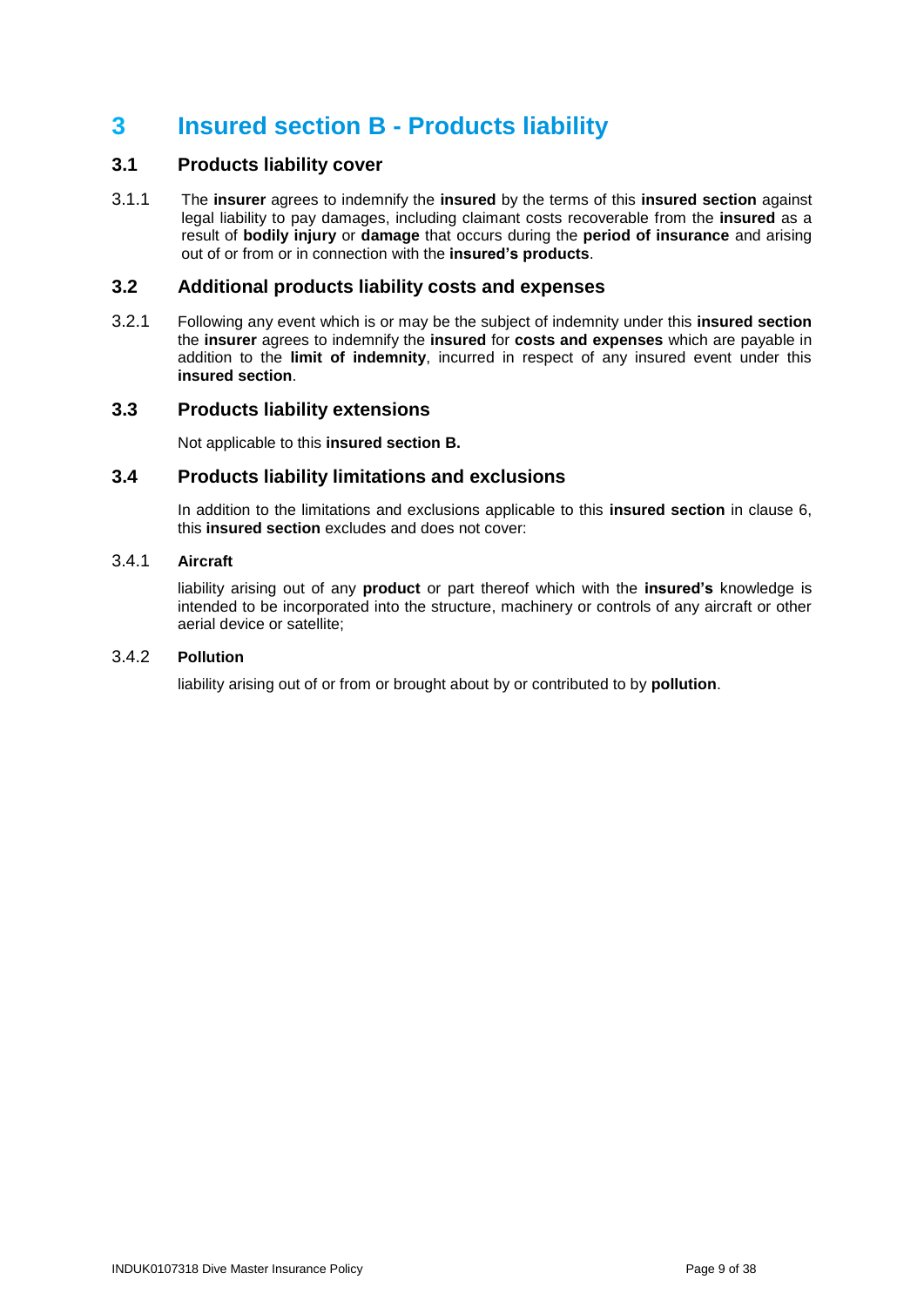# <span id="page-9-0"></span>**4 Insured section C - Pollution liability**

# **4.1 Pollution liability**

4.1.1 The **insurer** agrees to indemnify the **insured** by the terms of this **insured section** against legal liability to pay damages, including claimant costs recoverable from the **insured** as a result of **bodily injury** or **damage** arising out of or from **pollution** occurring during the course of **business** provided that the **pollution** is caused by a sudden, identifiable, unintended and unexpected incident that takes place in its entirety at a specific moment in time and place during the **period of insurance**.

#### **4.2 Additional pollution liability costs and expenses**

4.2.1 Following any event which is or may be the subject of indemnity under this **insured section** the **insurer** agrees to indemnify the **insured** for **costs and expenses** which are payable in addition to the **limit of indemnity**, incurred in respect of any insured event under this **insured section**.

# **4.3 Pollution liability extensions**

Not applicable to this **insured section C.**

#### **4.4 Pollution liability limitations and exclusions**

In addition to the limitations and exclusions applicable to this **insured section** in clause 6, this **insured section** excludes and does not cover:

#### 4.4.1 **Owned or previously owned premises**

liability for **damage** or **denial of access** to land or **premises** (including land or water within or below the boundaries of such land or **premises**) that are presently or were at any time previously owned, leased, hired or tenanted by the **insured** or otherwise in the **insured's**  care, custody or control.

#### 4.4.2 **Public liability and products**

**bodily injury** or **damage** arising out of or from:

- a) liability which does not arise out of **pollution** occurring during the course of the **business**;
- b) in connection with the **insured's products**.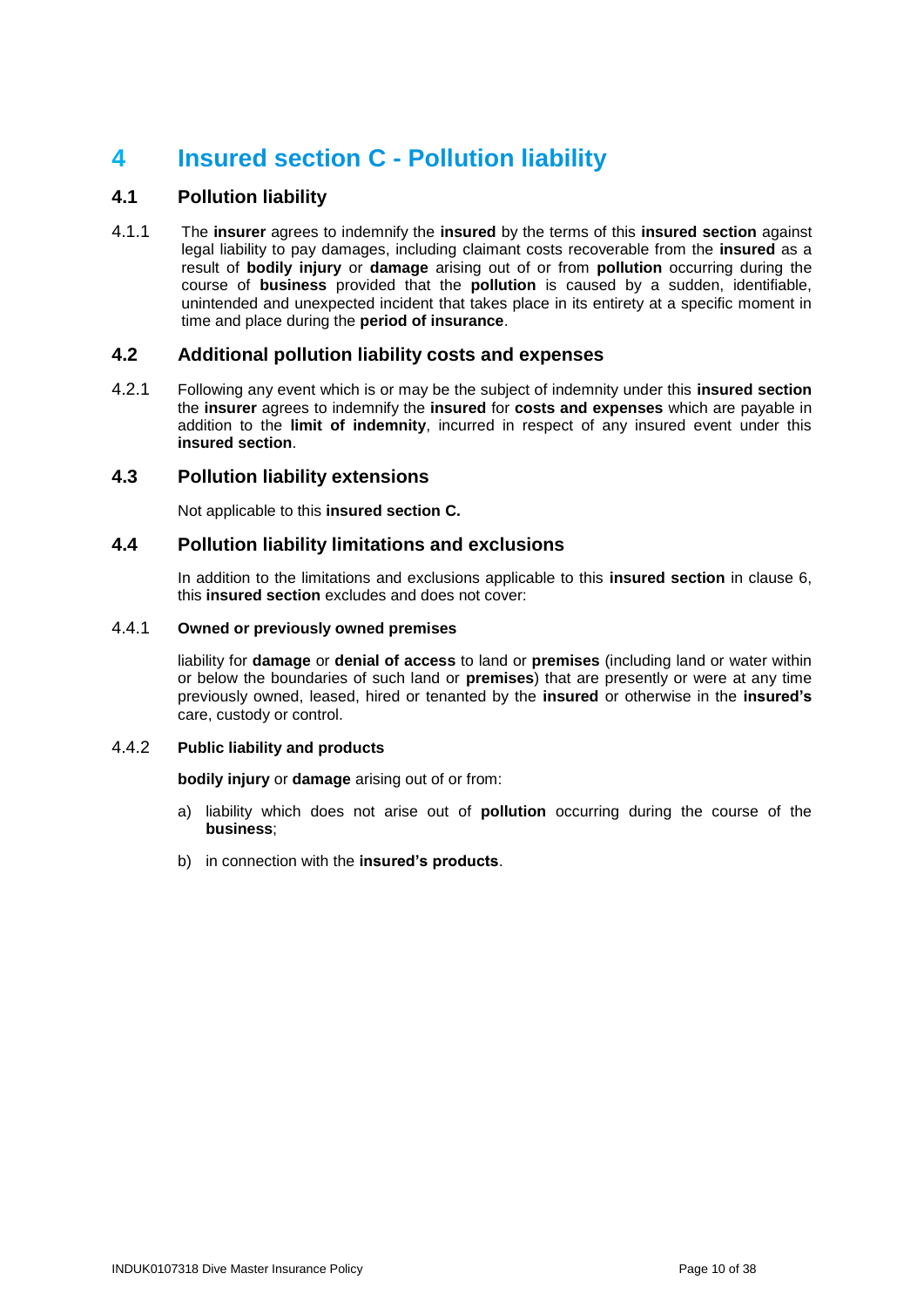# <span id="page-10-0"></span>**5 Insured section D – Coverage extensions to insured sections A, B and C**

## **5.1 Cross liabilities**

For each legal entity comprising the **insured**, the **insurer** will separately indemnify each party under this **insured section** as if a separate **policy** had been issued to each but in respect of claims made or **suits** brought against any of them by any other **insured** the **insurer's** total liability to all parties, will not exceed the **limit of indemnity**. Further, where requested by the **insured**, the **insurer** will waive all rights of subrogation against a subsidiary of the **insured** or from a subsidiary against the parent (the **insured**).

#### **5.2 Indemnity to other parties**

- 5.2.1 At the request of the **insured**, the **insurer** will separately indemnify each **other insured party** provided that the:
	- a) **insured** would have been entitled to indemnity by this insurance had the claim or **suit**  been made against the **insured**;
	- b) **other insured party** is not indemnified under any other insurance or in any other way;
	- c) **insurer** has the sole conduct and control of any claim;
	- d) **other insured party** agrees it will be bound by this **policy** (other than in respect of premium) as if it were the **insured.**

## **5.3 Motor liability**

- 5.3.1 Notwithstanding exclusion 6.34 to **insured sections A, B, C** and **D**, the **insurer** agrees to indemnify the **insured** and any **other insured party** in respect of liability arising out of or from:
	- a) the use of any mechanically propelled vehicle as a tool or plant; or
	- b) the loading or unloading of any mechanically propelled vehicle or trailer when carried out beyond the limits of any carriageway or thoroughfare by a person other than the driver or attendant of any such vehicle or trailer; or
	- c) the movement of any mechanically propelled vehicle not owned hired or borrowed by or leased to the **insured** or any **other insured party** on or under any **premises** occupied by the **insured** where such vehicle is causing an obstruction and interfering with the performance of the **business;** or
	- d) **damage** to visitors' or **employees'** mechanically propelled vehicle (including contents and/or accessories) while parked within any car park for which the **insured** are responsible or on any **premises** occupied by the **insured** provided that:
		- i) such vehicle is not lent or hired to the **insured;** or
		- ii) the **damage** to an **employee's** vehicle does not arise out of the maintenance, operation or use of a vehicle by that **employee**;
	- 5.3.2 except always that the indemnity provided by this clause excludes liability for which insurance is necessary to comply with the Road Traffic Act 1998 as amended by The Motor Vehicles (Compulsory Insurance) Regulations 1992 or any alteration to such regulations or any similar legislation applying to Northern Ireland, the Isle of Man or the Channel Islands or to any other territory consequent on the Third Council Directive 90/232/EEC of 14/05/1990 relating to insurance against civil liability in respect of the use of motor vehicles or similar legislation in any country outside the European Union.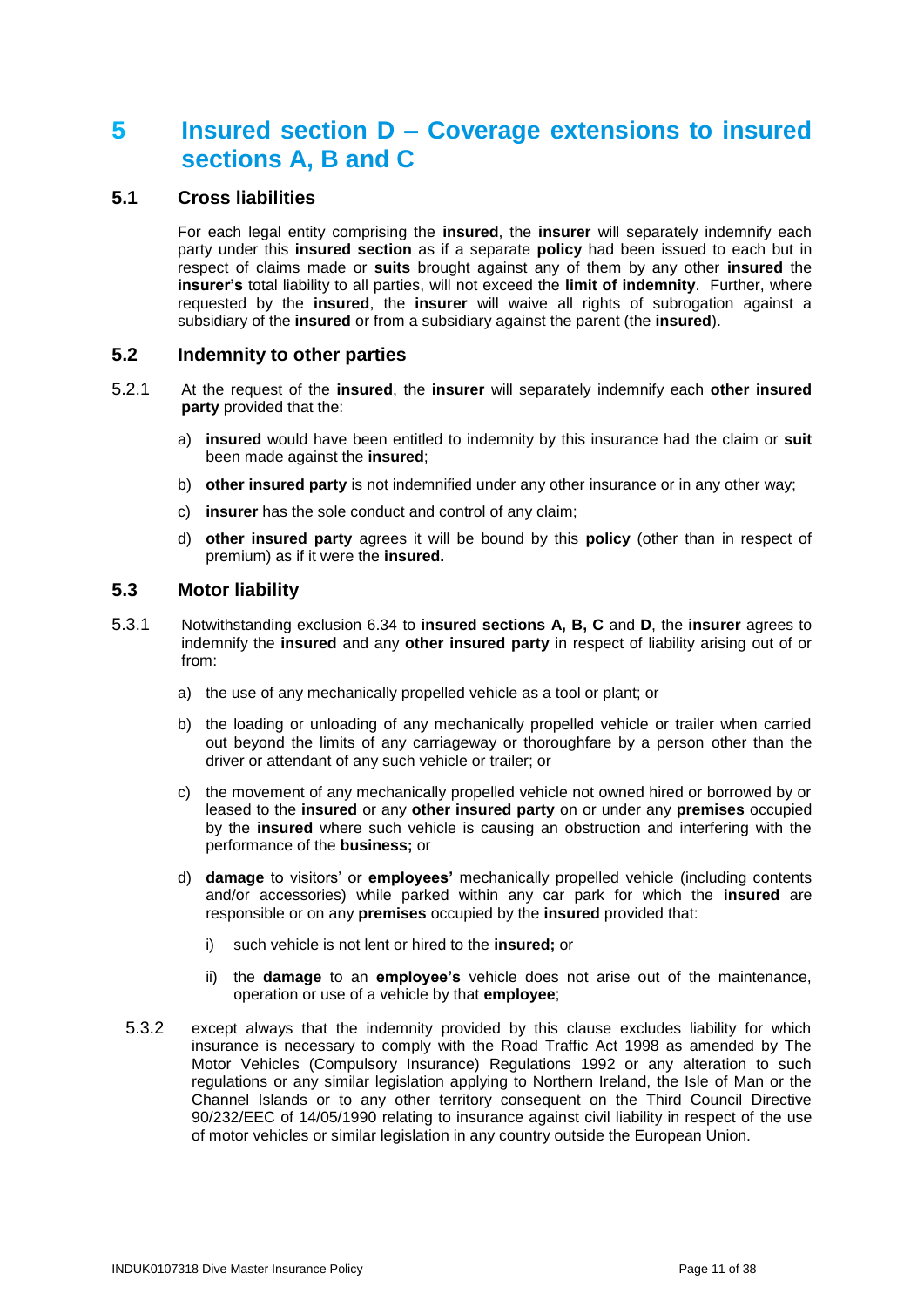# **5.4 Concessionaire or franchisee insurance check**

It is a condition precedent to the **insurers** liability under this insurance that whenever any concessionaire or franchisee operating under licence or trading under the **insured's** name or brand on behalf of the **insured**, the **insured** will at all times establish, maintain and abide by an administrative procedure for obtaining and storing evidence for the **insurer's** inspection that such concessionaire or franchisee effect public liability insurance that:

- 5.4.1 covers the operations to be undertaken by the concessionaire or franchisee;
- 5.4.2 is subject to a **limit of indemnity** of not less than the **insured's** own or GBP1,000,000, whichever is the greater.
- 5.4.3 includes an 'indemnity to principals' clause,
- 5.4.4 the insurance is revalidated every twelve (12) months throughout the duration of their contract with the **insured**.

#### **5.5 Contingent Risk**

- 5.5.1 It is a condition precedent to the **insurer's** liability under these **insured sections** that adequate liability insurance is held by any **operator** which the **insured** engages which includes an indemnity to the **insured** for any liability arising from the activities of the **operator** to the **insured**.
- 5.5.2 If at the time of any claim under this **policy** there is any other valid and collectible insurance available to the **insured** other than insurance that is specifically stated to be in excess of this **policy**, and names the **operator** for the insurance, then the insurance afforded by this **policy** shall exclude any claim falling under the terms of such other insurance whether such claim is indemnified or not or falls within the terms and conditions of this **policy**.

#### 5.5.3 **Contingency cover**

In the event that liability insurance held by the **operator** fails to respond to any claim and a claim is subsequently brought against the **insured** as a result of any activity of the **operator** under a service provided to the **insured,** this **policy** shall indemnify the **insured** provided such claim falls within the indemnity provided by the terms and conditions of this **policy** and the **insured** shall be subject to an **excess** of GBP1,500. No indemnity under this insurance shall be provided to the **operator**.

5.5.4 in the event that there is no liability insurance is held by the **operator** to respond to any claim and a claim is subsequently brought against the **insured** as a result of any activity of the **operator** under a service provided to the **insured,** then It is a condition precedent to the **insurer's** liability provided the **insured** can demonstrate the exercise of reasonable endeavours in checking the existence of such insurance when engaging the **operator**, the **insurer** shall upon reasonable satisfaction of such exercise of reasonable endeavours by the **insured**, indemnify the **insured** provided such claim falls within the indemnity provided by the terms and conditions of this **policy** and the **insured** shall be subject to an increased claim **excess** of GBP1,500.

No indemnity under this insurance shall be provided to the **operator**.

# **5.6 Non UK third party motor liability - Contingency Cover**

- 5.6.1 It is a condition precedent to the **insurer's** liability under this **insured sections** that adequate other insurance is held if compulsory for any motor vehicle owned, operated or utilised by the **insured** outside of the UK, including any motor vehicle which the **insured** engages the use of from a third party motor operator and that such insurance includes an indemnity to the **insured** and the **insured's** passengers for any liability and/or passenger injury arising in the event of **bodily injury** to the **insured** or the **insured's** passengers from such motor vehicle or its use.
- 5.6.2 If at the time of any claim under this **policy** there is any other valid and collectible insurance available to the **insured** other than insurance that is specifically stated to be in excess of this **policy**, and names the **insured** or third party motor operator for the insurance, then the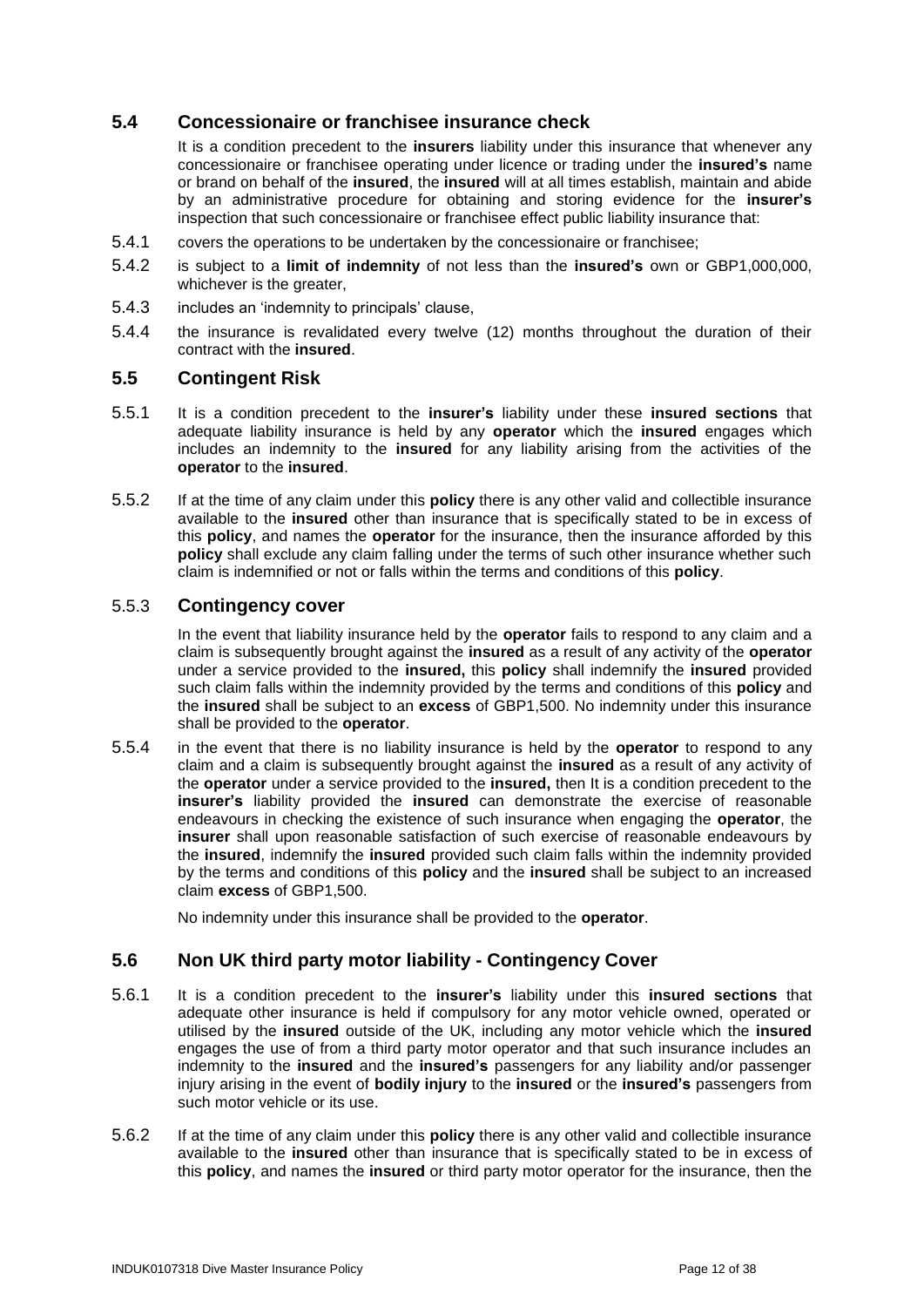insurance afforded by this **policy** shall exclude any claim falling under the terms of such other insurance.

- 5.6.3 The **insurer** agrees to indemnify the **insured** or **other insured party** in the event that motor liability and/or passenger injury insurance held by an **employee** or third party motor operator fails to respond to any claim and a claim is subsequently brought against the **insured** as a result of any motor vehicle driven by an **employee** or the activity of the third party motor operator under a service provided to the **insured** provided that:
	- a) the **insurer** shall not be liable for any amount in excess of the **limit of indemnity** of GBP500,000; and
	- b) the **insured** shall be subject to an increased claim **excess** of GBP1,500; and
	- c) no indemnity under this insurance shall be provided to the **insured** when operating motor vehicles owned, hired or borrowed by the **insured** where the **insured** is operating and driving such vehicles; and
	- d) it is a condition precedent to the **insurer's** liability that the **insured** can demonstrate the exercise of reasonable endeavours in checking the existence of such insurance when engaging the third party motor operator, the **insurer** shall upon reasonable satisfaction of such exercise indemnify the **insured**.
- 5.6.4 The **insurer** agrees to indemnify the **insured** or **other insured party** in the event that other motor liability and/or passenger injury insurance held by an employee or third party motor operator is less than GBP1,000,000 (underlying insurance) and a claim is subsequently brought against the **insured**, then the **insurer** agrees to indemnify the **insured** for the amount in excess of the total underlying first loss and/or underlying excess insurance limit of indemnity that the **insured** shall become legally liable to pay as third party damages, including claimant costs recoverable from the **insured** as a result of loss or damage arising from the ownership, use or operation of motor vehicles insured under such underlying insurance resulting from **bodily injury** provided that:
	- a) the insurers of the underlying insurance have paid or been held liable to pay or have admitted liability to pay the full amount of the total limit of indemnity of the underlying insurance;
	- b) the underlying insurance has a limit of indemnity not less than GBP500,000. Where the underlying limit of indemnity is less than GBP500,000 then the minimum amount required will be deemed to stand;
	- c) the **insurer's** liability under this extension shall not exceed a sub **limit of indemnity** of GBP1,000,000 in the aggregate in any one **period of insurance** payable in excess and only after exhaustion of the above underlying insurance.
	- d) the **insurers'** liability under this clause excludes any injury to the employee or third party motor operator.

# **5.7 Operating Watercraft and Breathing Gas Compressors**

Notwithstanding exclusion 6.4 the **insurer** agrees to indemnify the **insured** in respect of liability arising out of or from:

- a) the use of any **watercraft** not exceeding fifteen (15) meters in length owned or operated by the **insured** in connection with the **insured's** provision of **recreational watersports services** in the event that the **insured** has no other available insurance in place covering the loss;
- b) the use of any breathing gas compressor owned or operated by the **insured** in connection with the **insured's** provision of **recreational watersports services** in the event that the **insured** has no other available insurance in place covering the loss;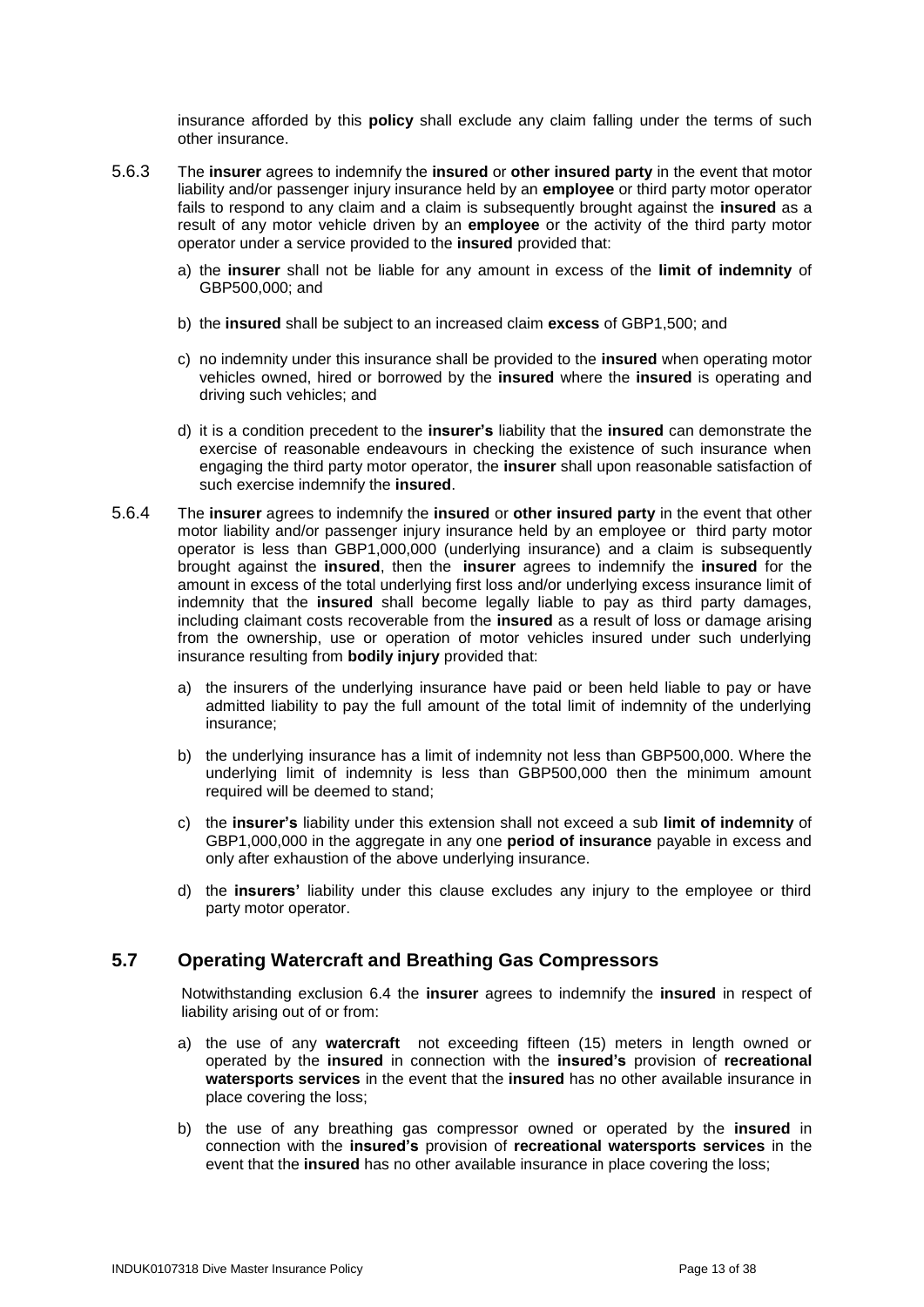provided that as a condition precedent to the **insurer's** liability;

- i) any such equipment under a) or b) above is regularly serviced and maintained in accordance with the manufacturer's guidelines or equivalent practices;
- ii) the **insured** has the appropriate certifications and licences to operate and use any such equipment under a) or b) above and is competent in such equipments use and operation;

This extension excludes and shall not cover liability caused by or arising directly or indirectly from;

- a) any **pollution** from any **watercraft**;
- b) the breach of any regulation or law requiring the **insured** to maintain compulsory insurance.

#### **5.8 Principals**

The **insurer** will indemnify any principal of the **insured,** where requested by the **insured**, but only to the extent that liability arises solely out of the work performed for the **principal** by or on behalf of the **insured** and provided that:

- a) the **principal** shall as though he were the **insured** observe, fulfil and be subject to the terms and conditions of this **policy** in so far as they can apply; and
- b) the **insurer's** liability under this clause shall in no way operate to increase the **limit of indemnity**; and
- c) the **principal** is not indemnified under any other insurance or in any other way.

#### **5.9 Property in the insured's care, custody and control**

- 5.9.1 Notwithstanding the exclusions at clauses 2.4.1. 3.4.2 or 6.36, but subject to the exclusion at clause 4.4.1 the **insurer** agrees to extend coverage under **insured sections A**, **B** and **C** to indemnify the **insured** in respect of liability arising out of or from:
	- a) **damage** to personal effects (including vehicles and their contents) of the **insured's employees**, directors, officials, visitors or guests; or
	- b) **damage** to **premises** including landlord's contents, fixtures and fittings not owned by the **insured** but leased or rented by them in the course of **business**, but always excluding liability which attaches by way of any contract or agreement that would not have attached in the absence of such contract or agreement; or
	- c) contractual liability that arises from an agreement requiring insurance to be maintained in force in respect of loss of or **damage** to such **premises** and their fixtures and fittings;
	- d) **damage** to premises or the contents thereof not belonging to or leased to or rented to the **insured** or otherwise in the **insured's** custody or control but temporarily occupied by the **insured** for **work away** therein but no indemnity is provided by this clause for **damage** to that part of the property on which the **insured** is working and which arises out of such **work away** .

# **5.10 Statutory defence costs including Health and Safety At Work, Etc. Act 1974**

- 5.10.1 The **insurer** will, with its prior consent which consent will not be unreasonable withheld, indemnify the **insured** and at the request of the **insured** any **other insured party**, in respect of legal **costs and expenses** incurred defending:
	- a) any alleged breach of statutory duty (including any prosecution brought under sections 2 to 8 of the Health and Safety at Work, etc. Act 1974, Health and Safety at Work (Northern Ireland) Order 1978 or similar legislation in the Isle of Man or the Channel Islands) or criminal proceedings brought; and / or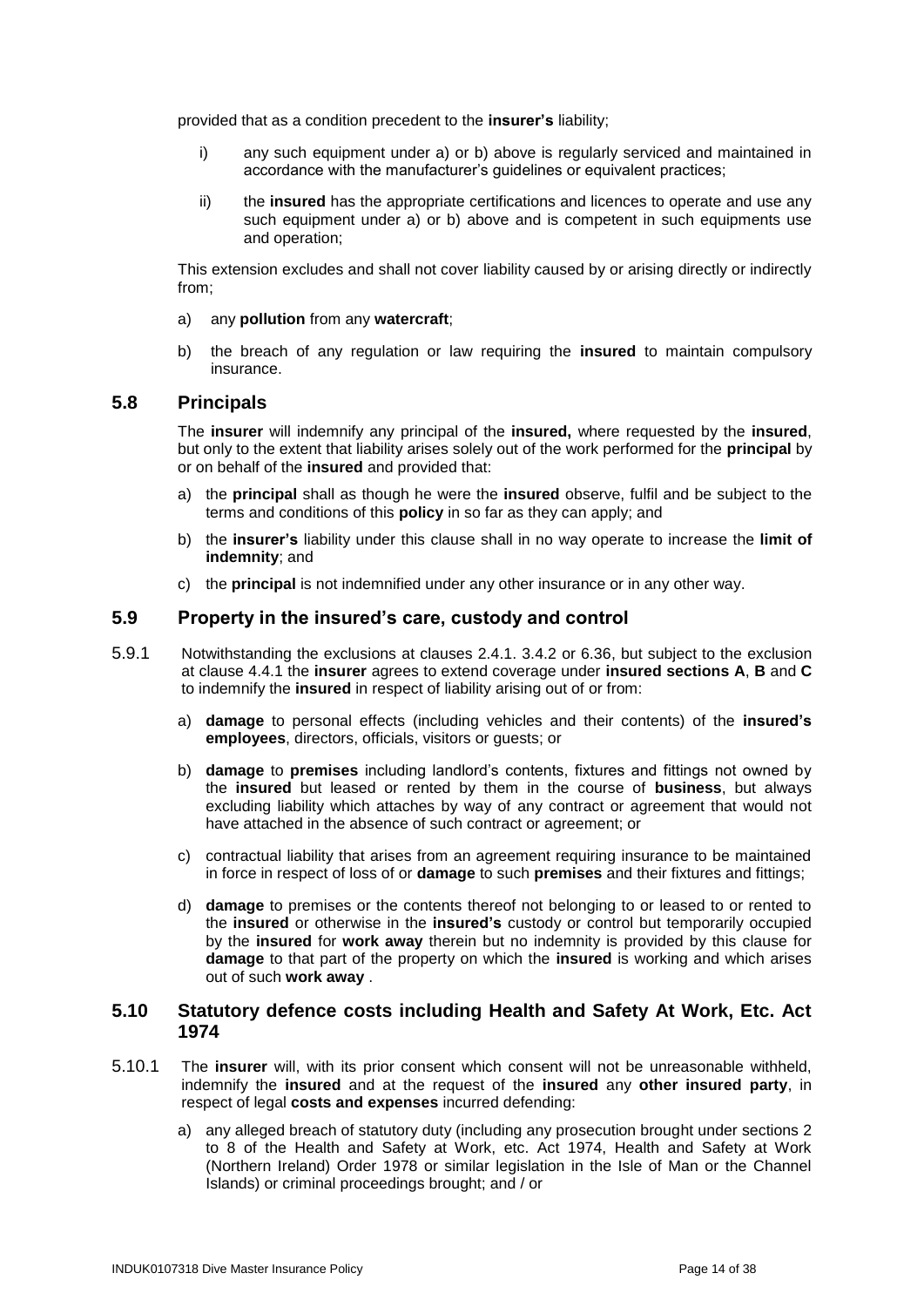b) allegations (whether under common law or statute) of manslaughter, corporate manslaughter or corporate homicide made against the **insured** or any **other insured party**;

provided that the prosecution or proceedings relate to:

- i) an offence alleged to have been committed during the **period of insurance** and in the course of **business**;
- ii) **bodily injury** to, or potential **bodily injury** to persons other than **employees**;

and, the **insurer** will also pay to the **insured**:

- iii) **costs and expenses** of appeal including appeal against improvement and prohibition notices incurred with its written consent which consent will not be unreasonably withheld;
- iv) prosecution costs awarded against the **insured**;
- 5.10.2 The indemnity by this clause excludes and does not cover:
	- a) circumstances where the **insured** or any **other insured party** is entitled to indemnity by any other legal expenses, motor or employment protection policy;
	- b) in respect of allegations of manslaughter, corporate manslaughter or corporate homicide, any amount in excess of a **limit of indemnity** of GBP1,000,000 any one claim or series of claims arising out of the same prosecution or proceedings.
- 5.10.3 For the avoidance of doubt the under noted statutes, whilst not exhaustive, are included within the statutes or regulations contemplated for which defence costs are insured by this clause:
	- a) Health and Safety at Work, etc. Act 1974, but only sections 2 to 8,
	- b) Health and Safety at Work (Northern Ireland) Order 1978,
	- c) The Trade Description Act 1968
	- d) Part II of the Consumer Protection Act 1987
	- e) Part II of the Food Safety Act 1990.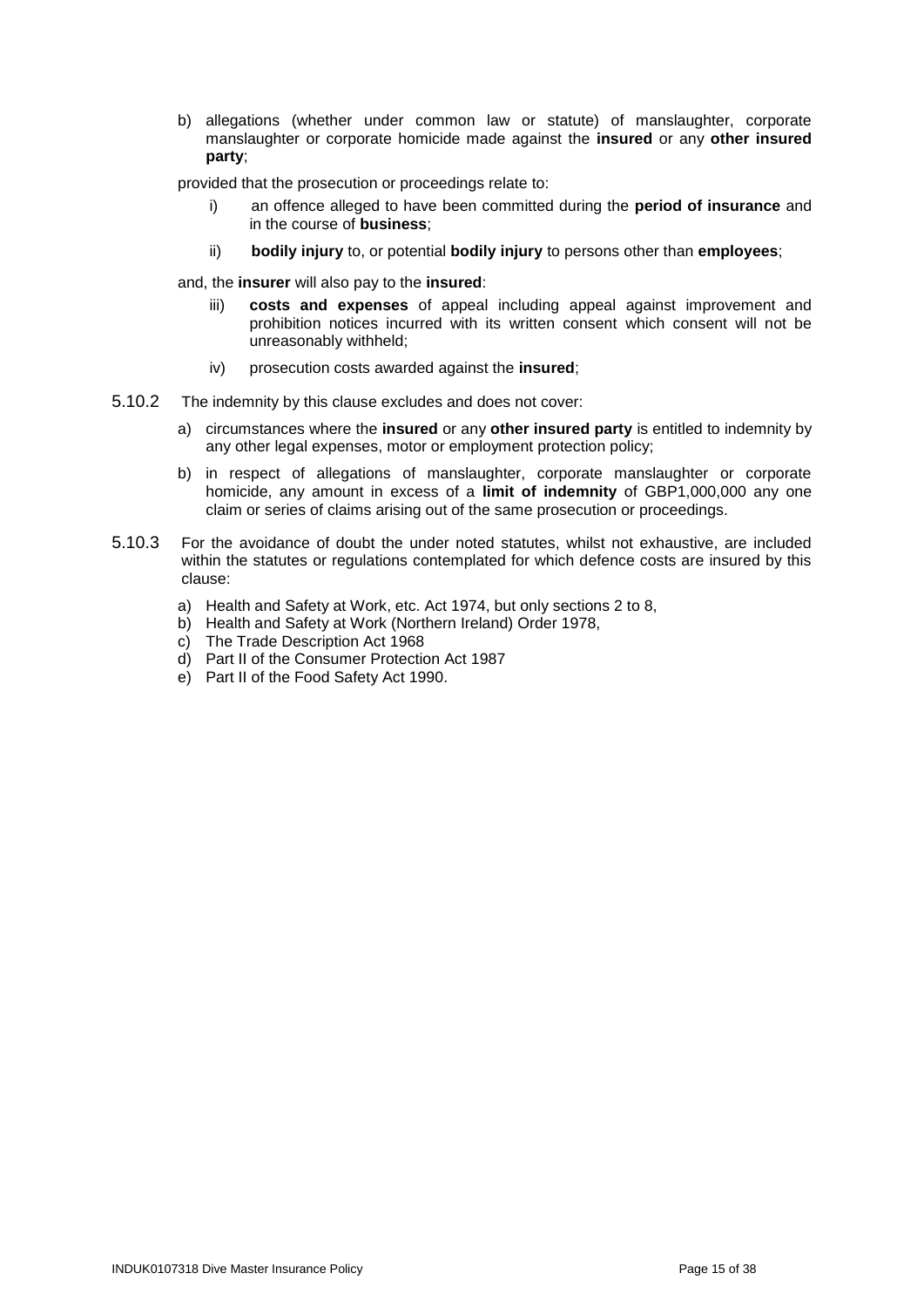# <span id="page-15-0"></span>**6 Exclusions to insured sections A, B C and D**

**Insured sections A, B C and D** exclude and do not cover:

## **6.1 Advertising injury**

any loss, liability or **costs and expenses** arising out of or from advertising injury including but not limited to:

- 6.1.1 breach of contract including liability for unauthorised misappropriation of advertising ideas based upon breach or alleged breach of an implied contract;
- 6.1.2 infringement of registered trademarks, patents, registered designs, service marks or trade name including infringement of titles or slogans;
- 6.1.3 the failure of goods, products or services to conform with advertised quality or performance;
- 6.1.4 incorrect description or mistake in advertised price of goods, products or services sold, offered for sale or advertised;
- 6.1.5 arising out of or from libel, slander or the disparagement of goods, products or services of others;
- 6.1.6 advertising activities undertaken on behalf of another party by any **insured** engaged in the business of advertising or undertaken for a fee;
- 6.1.7 the oral, broadcast, telecast or written publication of material whose first publication took place before the inception of the **period of insurance**;
- 6.1.8 an offence committed by the **insured** whose business is advertising, broadcasting, publishing or telecasting.

#### **6.2 Advice, design or plans provided for a fee**

any loss, liability or **costs and expenses** arising out of or from advice, design, plans, specifications, formulae, surveys, or directions prepared or given by the **insured** for a fee but this shall not exclude such advice arising in conjunction with **products** supplied.

#### **6.3 AIDS and illness**

**bodily injury** arising out of Acquired Immune Deficiency Syndrome (AIDS), Hepatitis C or cancer in any form, howsoever these illnesses may have been acquired or may be named.

#### **6.4 Aircraft and watercraft**

any loss, liability or **costs and expenses** arising out of or from the ownership, possession or use of any aircraft or other aerial device or satellite, or any watercraft.

# **6.5 Assault and Battery and Abuse**

any liability of any **insured** directly or indirectly arising out of:

- a) assault, battery or any intentional or deliberate violence committed or alleged to have been committed by any **insured**;
- b) sexual assault, molestation, abuse, sexual harassment or rape.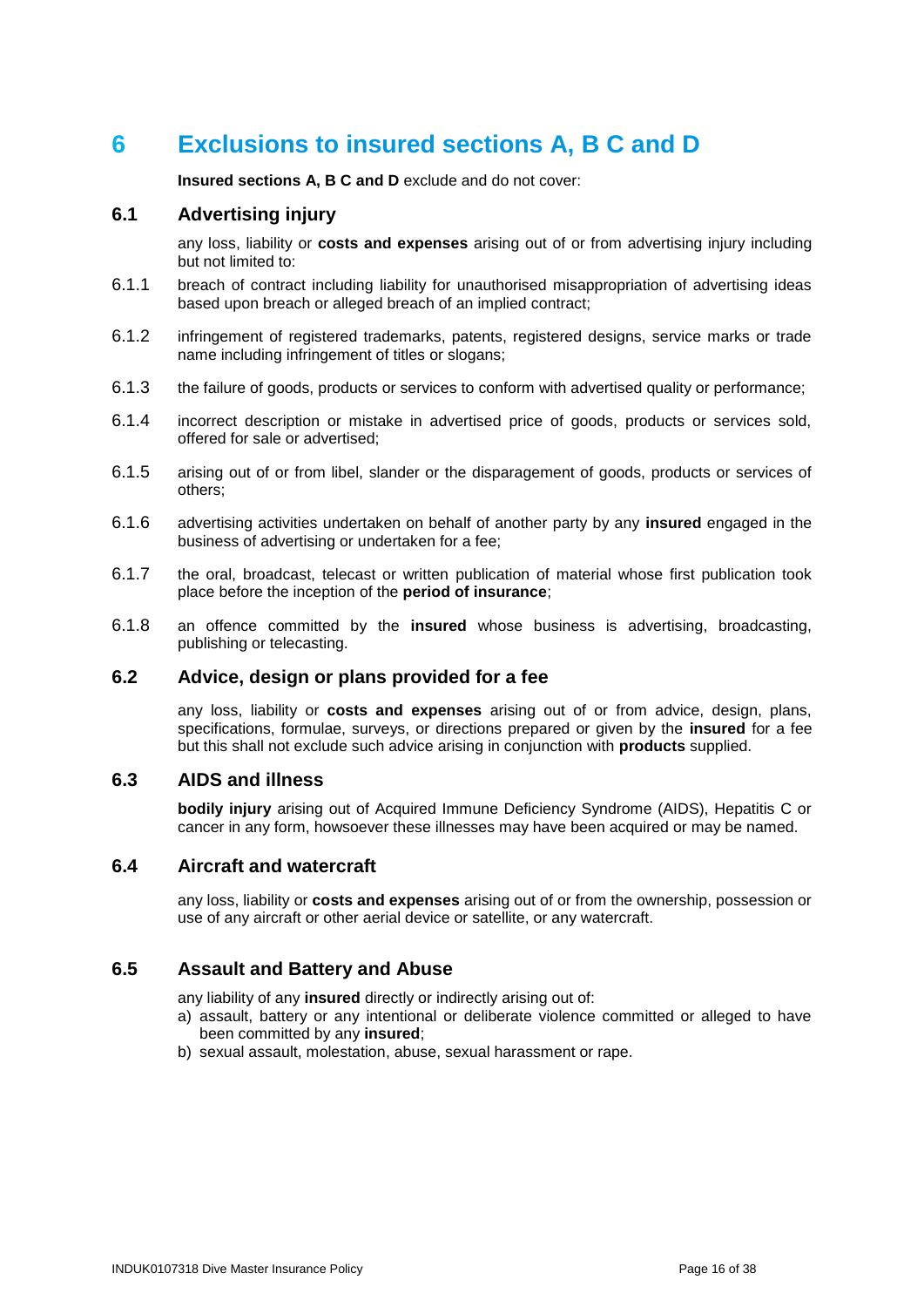# **6.6 Asbestos**

Any loss, liability or **costs and expenses** arising out of or from or caused by any work involving the manufacture, mining, processing, use, installation, storage, removal, stripping out, demolition, disposal, distribution, inspection or testing of or exposure to asbestos, asbestos fibres, asbestos dust, or asbestos containing materials.

#### **6.7 Biological or Chemical Materials**

Any loss, liability or costs and expenses of whatsoever nature directly or indirectly caused by, resulting from or in connection with the actual or threatened malicious use of pathogenic or poisonous biological or chemical materials regardless of any other cause or event contributing concurrently or in any other sequence there to.

#### **6.8 Claims Jurisdiction**

any loss, liability or **costs and expenses** arising out of or from any **claims** brought in the **North America** or that falls under the jurisdiction of **North America**.

#### **6.9 Commercial diving**

any loss, liability or **costs and expenses** arising out of or from or directly or indirectly caused by **commercial diving**.

#### **6.10 Construction, repair or installation work on vessels**

any liability arising out of the construction, repair or installation work on vessels.

#### **6.11 Contractual liability**

any loss, liability or **costs and expenses** arising out of or from any contract or agreement which the **insured** has entered into unless it is proven that, and then only to the extent that, liability would have attached in the absence of such contract.

## **6.12 Costs of recall or guarantee**

expenditure, whether incurred by the **insured** or others, for the withdrawal, recall, disposal, removal, repair, adjustment, alteration, reconditioning, replacement, reinstatement of any **product** or part thereof and/or from financial loss consequent upon the necessity for such withdrawal, recall, disposal, removal, repair, adjustment, alteration, reconditioning, replacement or reinstatement.

#### **6.13 Electronic cyber liability**

any loss, liability or **costs and expenses** associate with or caused by a System Failure if a System Failure forms an identifiable element in the chain of events from which the liability arises whether or not it is the proximate cause of the liability.

System Failure shall mean malfunction or non-function of any mechanical and/or electronic system (whether or not the property of the Insured) caused by:

- a) the response of a computer to any date or date change
- b) the failure of a computer to respond to any date or date change or;
- c) the loss of or denial of access to any data either your own or third party or;
- d) any loss of or damage to or change or corruption in data or software on a computer or computer system or;
- e) any computer virus or hacking into or degradation of or breach of security in of denial of access to a computer or computer system or website.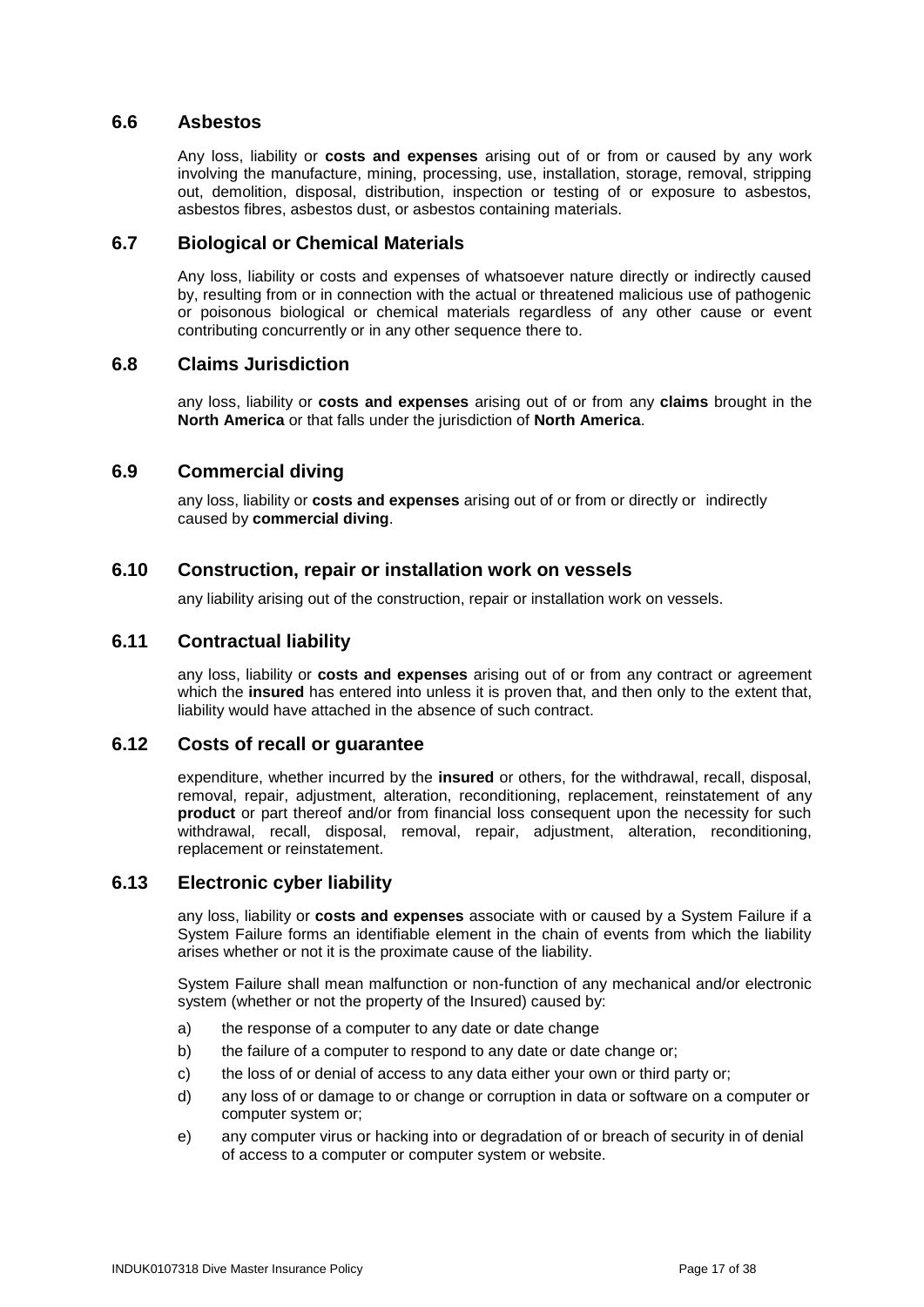Computer includes computer hardware computer software microchip microprocessor any electronic equipment and any device which gives or processes or receives or stores electronic instructions of information

This exclusion shall not apply where the **insured** is legally liable for **bodily injury** (excluding mental injury or mental disease) or accidental **damage** which is caused as a direct result of the **insured's** negligence and is not otherwise excluded elsewhere in this **policy**.

# **6.14 Directors' and officers' liability**

any loss, liability or **costs and expenses** arising out of or from any **insured** in their capacity as a director, officer or trustee in respect of the performance or non-performance of their duties as a director, officer or trustee.

#### **6.15 Employee accidents**

any loss, liability or **costs and expenses** arising out of or from any claim in respect of which compensation is available or would normally be available under any Employers Liability legislation or similar legislation or any obligation for which the **insured** or any company as its insurer may be held liable under any workman's compensation, unemployment compensation, or disability benefits law.

#### **6.16 Employment disputes**

any loss, liability or **costs and expenses** arising out of or from any employee, former employee or prospective employee in respect of employment-related libel, slander, humiliation or defamation, unfair or wrongful dismissal, repudiation or breach of any employment contract or arrangement, termination of a training contract or contract of apprenticeship, harassment, discrimination or like conduct.

#### **6.17 Excess**

the amount of the **excess** as applicable and stated in the **schedule**.

#### **6.18 Excluded conduct**

any loss, liability or **costs and expenses** arising out of or from:

- a) any deliberate act in violation of any law or ordinance; or
- b) any deliberate or wilful misconduct of the insured; or
- c) any dishonest, fraudulent, or criminal act of the **insured**; or
- d) any conduct of the **insured** or **employee** while under the influence of intoxicants or narcotics.

#### **6.19 Financial loss**

liability for pure financial loss not consequent upon **bodily injury** or **damage**.

#### **6.20 Fines, penalties, punitive damages, multiple damages or exemplary damages**

any fines, penalties, punitive damages, exemplary damages, aggravated damages, multiple or treble damages, or any other increase in damages resulting from the multiplication of compensatory damages.

# **6.21 Fungus, mould, spores**

**Damage** arising out of or from:

- a) any **fungus, mould,** mildew or yeast; or
- b) any **spore** or toxins created or produced by or emanating from such **fungus**, **mould**, mildew or yeast; or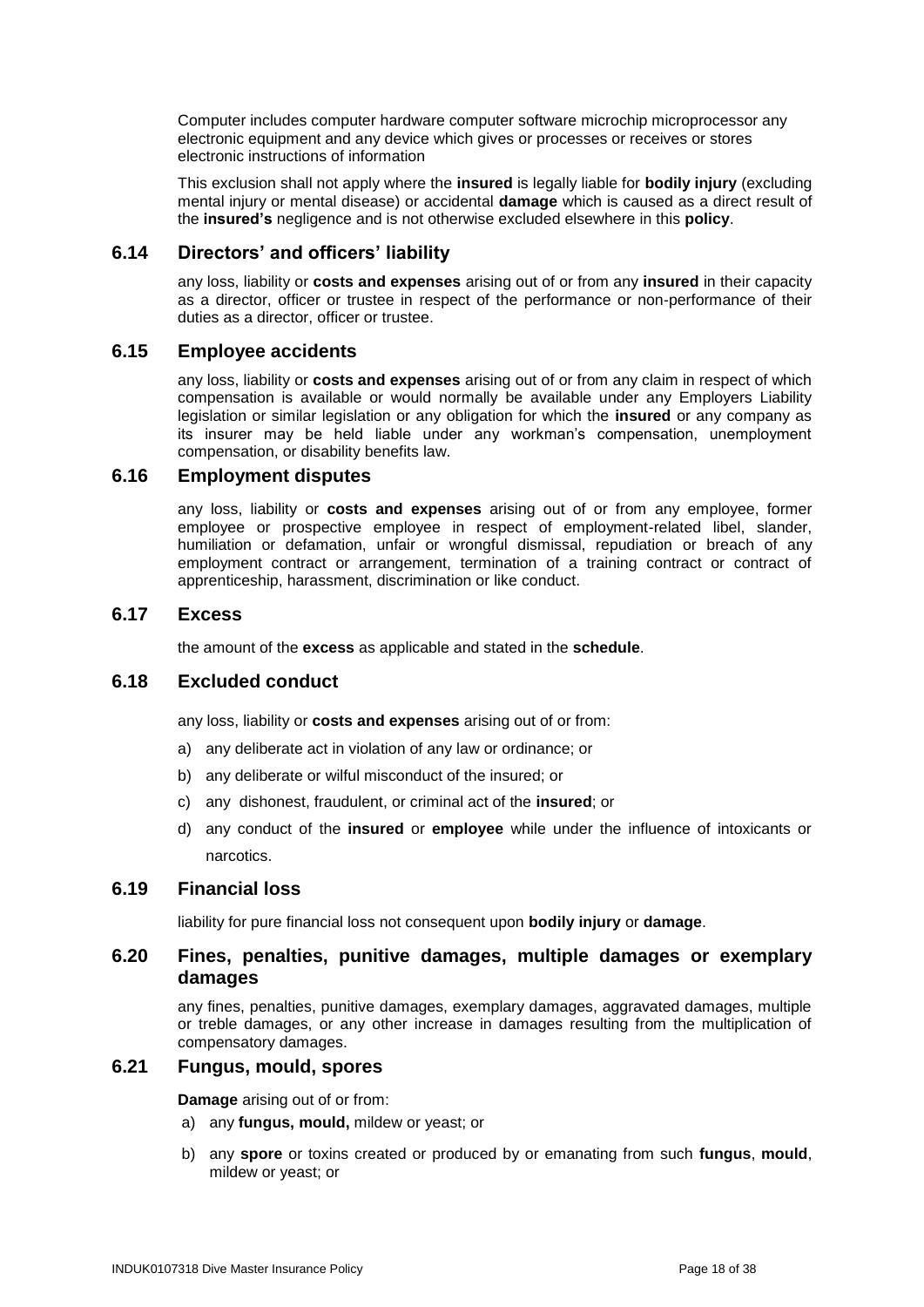- c) any substance vapour gas or other emission or organic or inorganic body substance produced by or arising out of any **fungus, mould,** mildew or yeast; or
- d) any material product building component building structure or any concentration of moisture water or other liquid within such material product building component building or structure that contains harbours nurtures or acts as a medium for any **fungus**, **mould**, mildew, yeast or **spore** or toxins emanating therefrom;

regardless of any other cause event material product and/or building component that contributed concurrently or in any sequence to that loss, liability or **costs and expenses**.

#### **6.22 Government prohibition**

any loss, liability or **costs and expenses** where:

- a) non-admitted insurance is not permitted by local legislation in any country or territory; or
- b) any government embargo or sanction prohibits the **insured** from trading.

#### **6.23 Insolvency of the insured**

any loss, liability or **costs and expenses** arising out of or from or relating directly or indirectly to the insolvency or bankruptcy of the **insured**.

#### **6.24 Landing Areas**

Liability arising out of the ownership, maintenance, operation, preparation or use by or on behalf of the **insured** of any **landing area** for aircraft provided such liability arises out of such use as a **landing area**.

#### **6.25 Legionella**

any loss, liability or **costs and expenses** arising out of or from or alleging or attributable to the existence of **legionella**.

#### **6.26 Libel and slander**

liability arising from or caused by the publication or utterance by or on behalf of the **insured** of a libel or slander.

# **6.27 Limit of indemnity**

liability in excess of the **limit of indemnity** stated in the **schedule**.

#### **6.28 Medical Services**

6.28.1 Any liability arising out of the rendering or failure to render medical services including the provision of treatment or management of illness or injury by any doctor, medically trained personnel or hyperbaric technicians other than:

a) the rendering of first aid by any medically unqualified person; or

b) emergency first response by a diver medic or certified first aid attendant who are **employees** of the **insured**;

provided that the **insurer** will not be liable where indemnity is provided by other insurance.

6.28.2 This policy excludes any operation or provision of medical treatment facilities including hyperbaric chambers and the like other than basic medical first aid equipment for the administration of first aid or emergency first response by a diver medic or certified first aid attendant.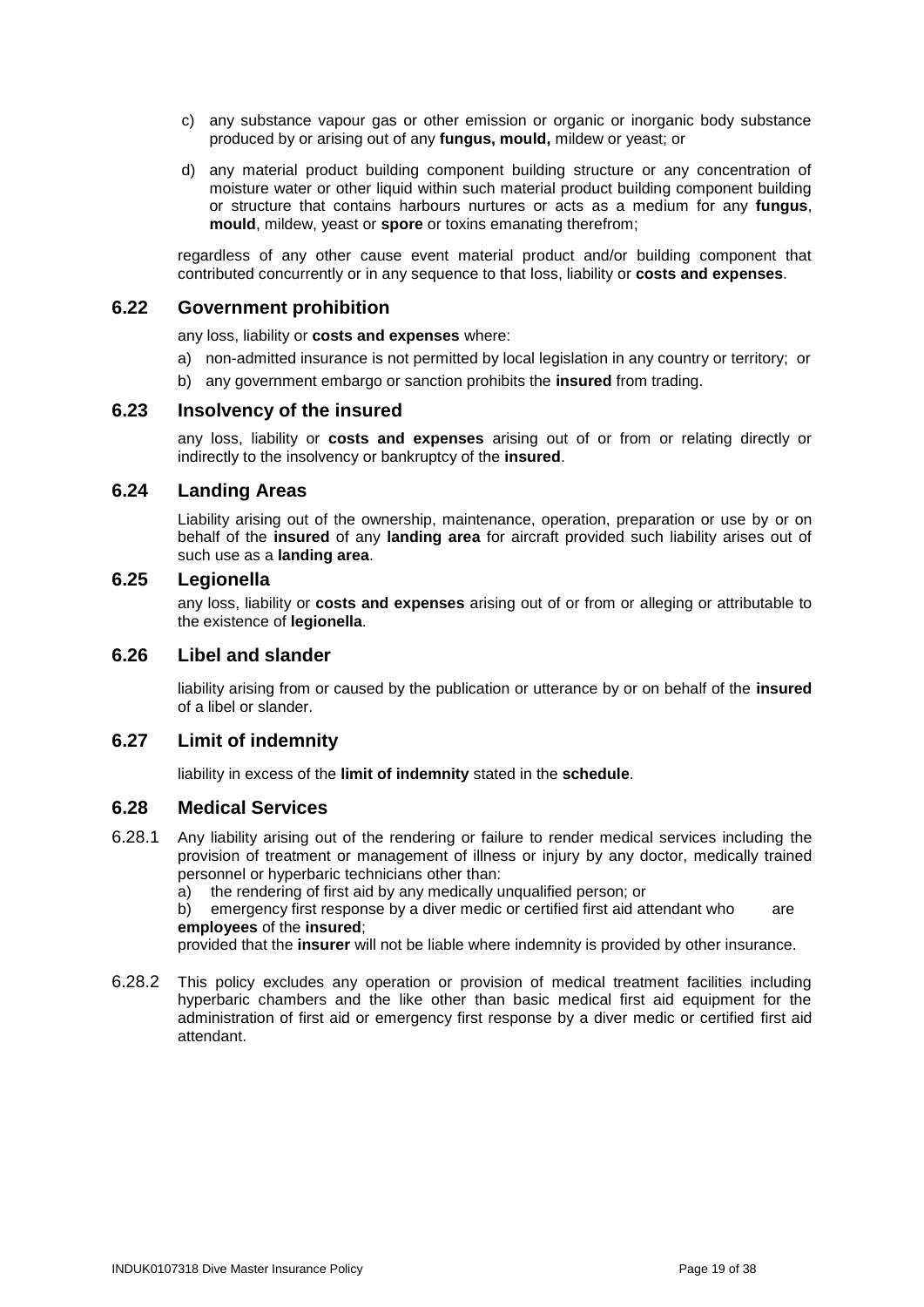# **6.29 Misuse of the Internet and Extra-net**

Any liability arising directly or indirectly from the use or misuse of the Intranet Extra-net and/or caused via the Insured's own website or internet site or web address and/or via the transmission of mail plans designs photographs or other documents by electronic means.

## **6.30 North American jurisdiction**

liability in respect of any judgment, award, payment, **costs and expenses** or settlement delivered, made or incurred within countries which operate under the laws of **North America** (or to any order made anywhere in the world to enforce such judgment, award, payment, **costs and expenses** or settlement either in whole or in part) unless otherwise stipulated in the **schedule**.

# **6.31 North American operations**

**bodily injury or damage** including any loss or expense whatsoever resulting or arising therefore or any consequential loss in connection therewith, occurring within **North America**.

#### **6.32 Nuclear risks**

- 6.32.1 loss or destruction of or damage to any property whatsoever or any loss or expense whatsoever resulting or arising therefrom or any consequential loss;
- 6.32.2 any legal liability of whatsoever nature;
- 6.32.3 any sum which the **insured** becomes legally liable to pay or any loss or expense; directly or indirectly caused by or contributed to by or arising from or, in the case of 6.32.3 above, attributable to **nuclear hazards**.

# **6.33 Overseas domiciled operations**

any loss, liability or **costs and expenses** arising from the **insured's** subsidiary companies, branch offices or representatives with power of attorney, that are domiciled outside of the **territorial limits** as stated in the **schedule**.

#### **6.34 Ownership or use of mechanically propelled vehicles**

any loss, liability or **costs and expenses** arising out of or from the ownership, maintenance, operation or use of any mechanically propelled vehicle by or on behalf of the **insured** other than diver propulsion vehicles.

#### **6.35 Personal injury and denial of access**

any loss, liability or **costs and expenses** arising out of **personal injury** or **denial of access**.

#### **6.36 Property in the insured's care, custody and control**

**damage** to property owned, leased, hired or held in trust by the **insured** or under hire purchase or on loan to the **insured** or held otherwise in the **insured's** care, custody or control.

### **6.37 Reasonable precautions**

any loss, liability or **costs and expenses** arising out of or from the **insured's** deliberate, conscious, or intentional disregard of the need to take all reasonable precautions to prevent an insured event or loss arising or continuing.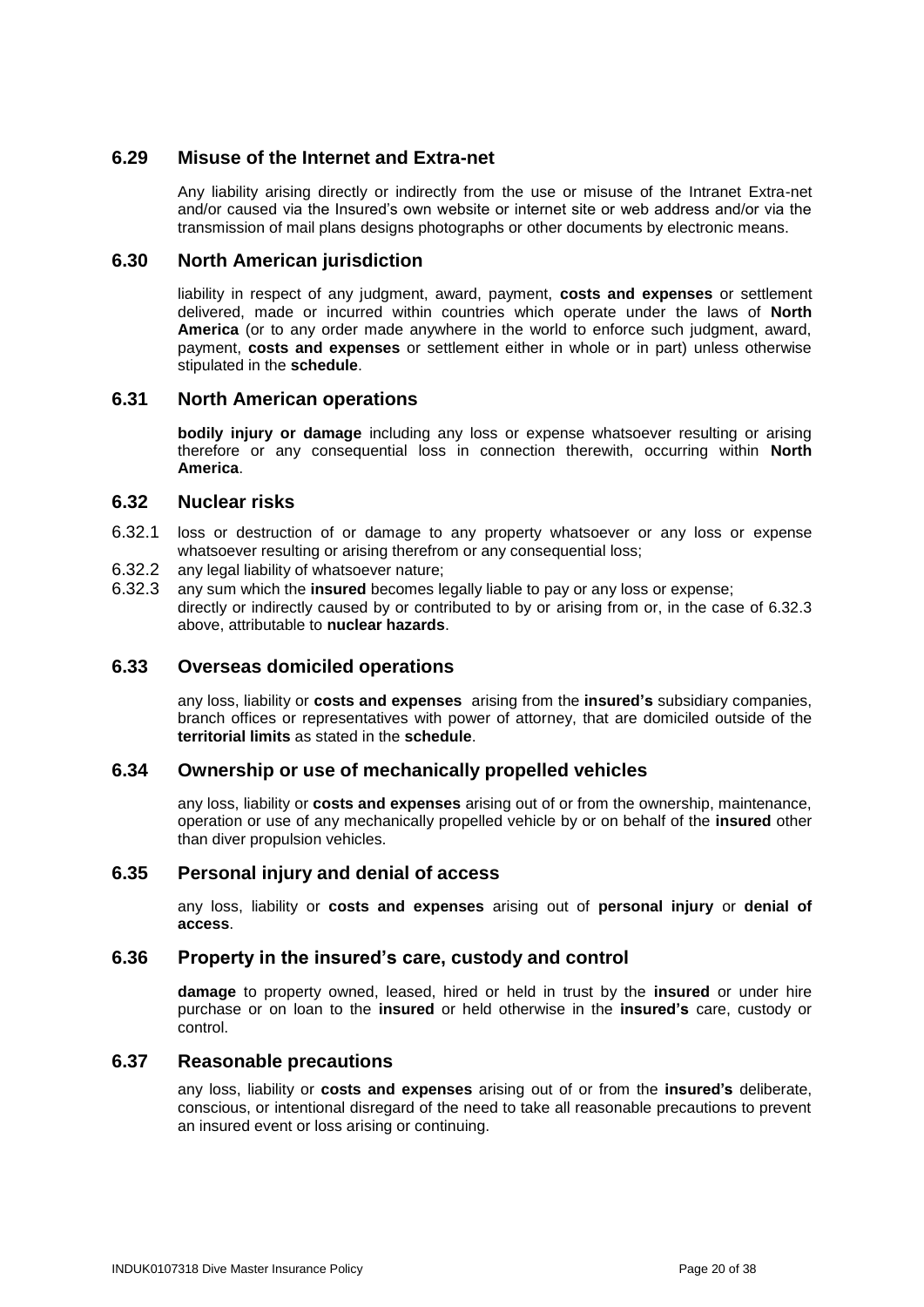# **6.38 Territorial limit**

any loss, liability or **costs and expenses** arising from an occurrence outside the **territorial limits** including any contract, or arising from the **business** carried out from the **insured's**  own offices situated outside the **territorial limits**.

#### **6.39 The product itself**

liability for **damage** to the **insured's product** or any part thereof arising from a defect or unsuitability thereof and pure financial loss arising therefrom.

#### **6.40 Use of heat**

any loss, liability or **costs and expenses** arising out of or from or directly or indirectly caused by use of heat.

#### **6.41 Use of Spearguns**

liability arising out of the use of spearguns when used in conjunction with an aqualung.

#### **6.42 War or terrorism**

any loss, liability or **costs and expenses** arising out of or from or directly or indirectly caused by or contributed to by **war** or any act of **terrorism** or any action taken in controlling preventing suppressing or in any way relating to the act of **terrorism**.

If the **insurer** alleges that by reason of this exclusion any **damage** cost or expense is not covered by this policy the burden of proving the contrary shall be upon the **insured**.

In the event that any part of this exclusion is found to be invalid or unenforceable the remainder shall remain in force and effect.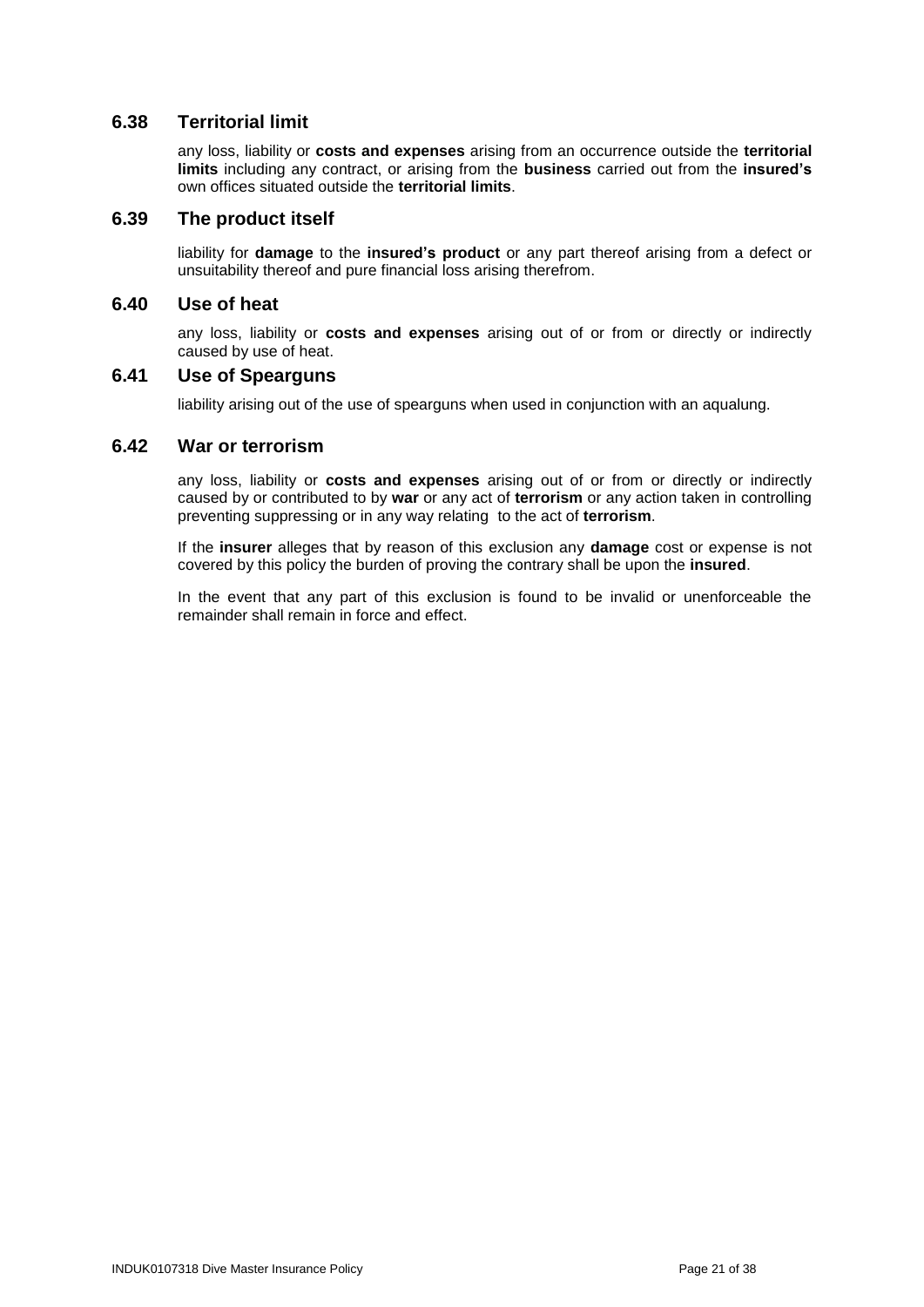# <span id="page-21-0"></span>**7 Duties in the event of a claim or potential claim**

The due observance and fulfilment of the provisions of clause 7 is a condition precedent to the **insurer's** liability for any claim under this **policy**. Clause 8.14 sets out consequences of a failure to comply with conditions precedent or **policy** provisions such as clause 7.

# **7.1 Claim notification**

- 7.1.1 The **insured** will give notice in writing or by an agreed electronic medium, to the **insurer**:
	- a) immediately from receipt of notice of any impending inquest, fatal accident inquiry, prosecution or other legal proceedings that includes alleged **bodily injury**;
	- b) as soon as practical from coming in possession of actual knowledge that notice of an Industrial Tribunal hearing includes alleged **bodily injury**;
	- c) immediately on the **insured's** actual knowledge of any death or **bodily injury** to any person not being an **employee** involving a stay in hospital in excess of three (3) days;
	- d) as soon as practical but in any event within thirty (30) days after any other accident, event or the coming in possession of actual knowledge of **bodily injury** or **damage** with full particulars thereof;

which may be the subject of indemnity under this **policy.**

7.1.2 Notice to the **insurer** must be given to the claims notification addresses specified in the **schedule**, but if this is not possible or practical to the **insurer** at the registered address in the **schedule**.

# **7.2 Insured's duties**

- 7.2.1 For each every claim the **insured** and any person acting on behalf of the **insured** must:
	- a) not admit responsibility, liability, make an offer or promise, nor offer payment or indemnity without the written consent of the **insurer;**
	- b) not incur any expense without the consent of the **insurer** except at the **insured's** own cost;
	- c) always act honestly, there being no rights to any form of payment or indemnity under the **policy** in the event that any claim is made fraudulently.
	- d) give all such information, assistance and forward all documents to enable the **insurer** to investigate, settle or resist any claim as the **insurer** may require;
	- e) provide such proofs and information with respect to the claim as may reasonably be required together with (if demanded) a statutory declaration of the truth of the claim and any matters connected therewith;
	- f) not destroy evidence or supporting information or documentation without the **insurer's** prior consent; nor destroy any plant or other property relating to an occurrence, loss or **suit** that may give rise to a claim under this **policy;**

# **7.3 Claim Procedure**

Unless stated otherwise all claims will be handled and overseen by the **insurer**. For each and every claim the **insured** and any person acting on behalf of the **insured** must:

7.3.1 immediately send the **insurer** copies of any request, demand, order, notice, summons, legal paper and all documents relating thereto in connection with an insured event as soon as received by the **insured**. In addition the **insured** must co-operate with the **insurer** or their appointed agents to allow them to comply with such relevant practice directions and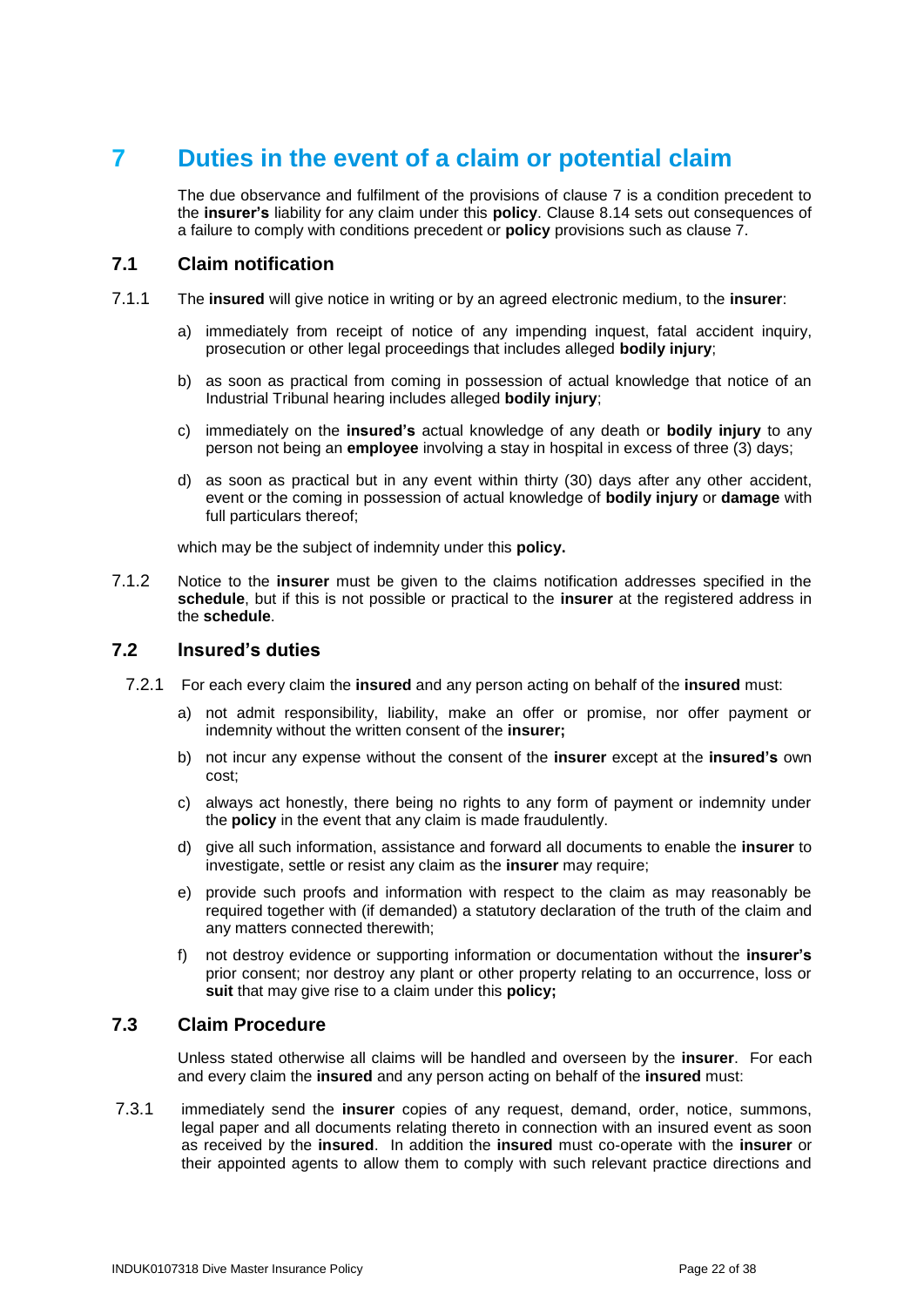pre-action protocols as may be issued and approved from time to time by the head of civil justice;

- 7.3.2 authorise the **insurer** to obtain medical records or other pertinent information upon request but only where legally permitted to do so in the event of an insured event involving **bodily injury**;
- 7.3.3 prove, if it is alleged that an event is not covered or that the indemnity is otherwise limited being **war** or an act of **terrorism** that the said exclusion or **limit of indemnity** does not apply, it being understood and agreed that any portion of an exclusion or **limit of indemnity** being found invalid, inapplicable or unenforceable will not in any way render the remainder of the exclusion or limit invalid, inapplicable or unenforceable.

# **7.4 Insurer's rights**

- 7.4.1 The **insurer** will be under no obligation to investigate any potential claims or to undertake the conduct of any proceedings in connection with such claims and will be at liberty in all cases to leave the conduct of such proceedings wholly to the **insured** upon such conditions as regards the payment of opponent's costs and with such liberty to bind the **insurer** by compromise as the **insurer** may in its absolute discretion determine.
- 7.4.2 The **insurer** may at any time pay the **limit of indemnity** (after deduction of any sums already paid) or such lesser sum for which the claim can be settled and will relinquish the conduct and control of the claim and be under no further liability.

## **7.5 Disputed defence or appeal**

If any dispute arises between the **insured** and the **insurer** as to whether a prosecution should be defended or an appeal made, such dispute will be referred to a solicitor attorney or similar legal professional with no less than 10 years experience in the **claims jurisdiction** stated in the **schedule** to be mutually agreed between the parties (or in default of agreement to be nominated by the President of the Law Society) whose decision will be final.

## **7.6 Excess**

- 7.6.1 If the insured event forms the subject of indemnity under more than one of **insured sections A** to **D** the **insured's** maximum liability the **excess** will be the highest applicable **excess**.
- 7.6.2 If settlement of an insured event investigated or defended by the **insurer** under **insured sections A** to **D** does not exceed the amount of the applicable **excess** the **insured** will pay, or reimburse the **insurer** for, as applicable, any **costs and expenses** and paid damages including claimant costs recoverable from the **insured** and incurred in connection with such insured event.

#### **7.7 Subrogation**

- 7.7.1 For each and every claim the **insured** and any person acting on behalf of the **insured** must not waive any rights of recourse or recovery against any other person relating to an occurrence, loss or **suit** that may give rise to a claim under this insurance**.**
- 7.7.2 The **insured** will at the request and expense of the **insurer** do and concur in doing and permit to be done all such acts and things as may be necessary or reasonably required by the **insurer** for the purpose of enforcing any rights and remedies or of obtaining relief or indemnity from other parties to which the **insurer** will be or would become entitled or subrogated upon its paying an indemnity under this **policy**, whether such acts and things will be or become necessary or required before or after their indemnification by the **insurer**.
- 7.7.3 In the event of any payment under this insurance, the **insurer** will act in concert with all other interested persons (including the **insured**) concerned in the exercise of any rights of recovery.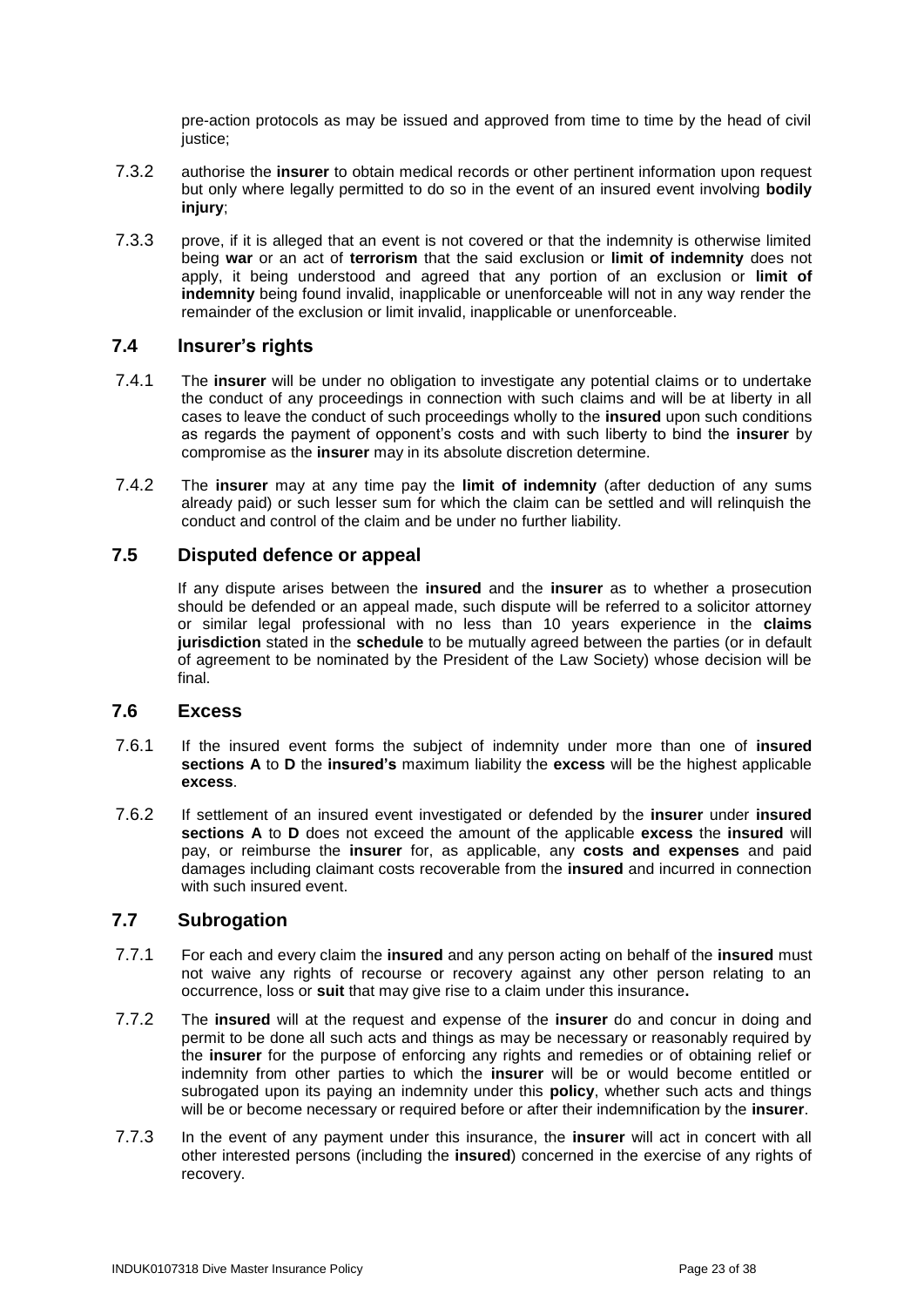- 7.7.4 The apportioning of any amounts which may be so recovered will follow the principle that any interested persons (including the **insured**) that will have paid an amount over and above any payment hereunder, will first be reimbursed up to the amount paid by them; the **insurer** is then to be reimbursed out of any balance then remaining up to the amount paid hereunder; lastly, the interested persons (including the **insured**) to whom this coverage is in excess shall be entitled to claim the residue, if any.
- 7.7.5 Expenses necessary to the recovery of any such amounts will be apportioned between the interested parties concerned, in the ratio of their respective recoveries as finally settled.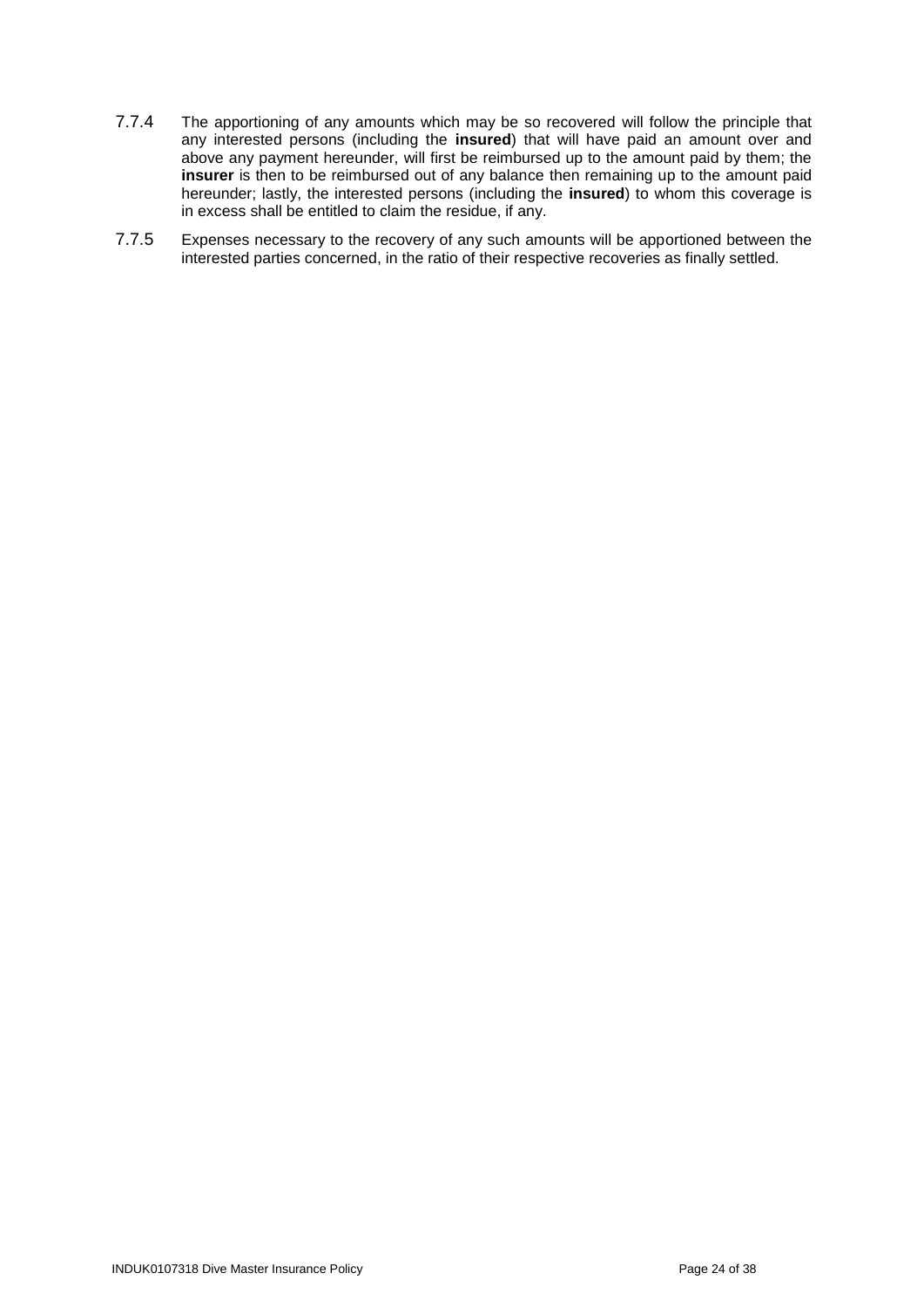# <span id="page-24-0"></span>**8 General terms and conditions**

# **8.1 Adjustment of premium**

Where the premium in whole or part is provisionally based on estimates provided by the **insured**, the **insured** will keep accurate records and declare such information as the **insurer** requires within one (1) month of the expiry of the **period of insurance**. The premium will then be adjusted and any difference paid by or allowed to the **insured** as the case may be but subject to any minimum premium that may apply. The **insurer** reserves the right to request that the **insured** supplies an auditor's certificate with such calculations as are subject to adjustment attesting the accuracy thereof.

It is a condition precedent that that all adjustable premiums due to the **insurer** are paid within ninety (90) days of expiry of each **period of insurance**.

# **8.2 Applicable law**

This **policy** will be governed by and interpreted in accordance with the laws of England and subject to the exclusive jurisdiction of the High Court, London.

# **8.3 Assignment**

Assignment of interest under this **policy** will not bind the **insurer** unless and until the **insurer's** written consent is endorsed hereon.

#### **8.4 Cancellation**

The **insurer** may at any time during the **period of insurance** serve written notice on the **insured** at the address shown on the **schedule** cancelling the **policy** with effect from the thirtieth (30th) day after service of the notice. Such cancellation shall not affect the coverage or premium attributable under this insurance to the period prior to cancellation. Upon demand the **insurer** will return to the **insured** a part of any premium paid in excess of that proportionate to the pre-cancelled portion of the **policy**. Without prejudice to any other forms of service, the notice of cancellation is deemed to be served on the third  $(3^{rd})$  day after being posted if sent by pre-paid letter post properly addressed.

# **8.5 Rights of Third Parties**

This insurance does not confer or create any right enforceable (including under legislation) by any person who is not named as the **insured** and both the **insurer** and **insured** may amend, cancel or lapse this insurance without giving notice to, or requiring the consent of, any other third party.

# **8.6 Contribution**

8.6.1 If at the time of any claim under **insured sections A** to **D** there is any other valid and collectible insurance available to the **insured** or any **other insured party** other than insurance that is specifically stated to be in excess of this **policy**, and names the **insured**  for the insurance, then the insurance afforded by this **policy** will be in excess of and will not contribute with such other insurance.

## **8.7 Document management**

The **insurer** may hold documents relating to this insurance and any claims under it in electronic form and may destroy the originals. An electronic copy of any such document will be admissible in evidence to the same extent as, and carry the same weight as, the original.

#### **8.8 Dispute resolution**

8.8.1 All matters in dispute between the **insured**, **other insured parties** and the **insurer** arising out of or in connection with this insurance, will be referred to a mediator to be agreed by the parties within fourteen (14) working days of a written notice served on one party by the other requesting such an agreement. If a mediator is not agreed then either party may apply to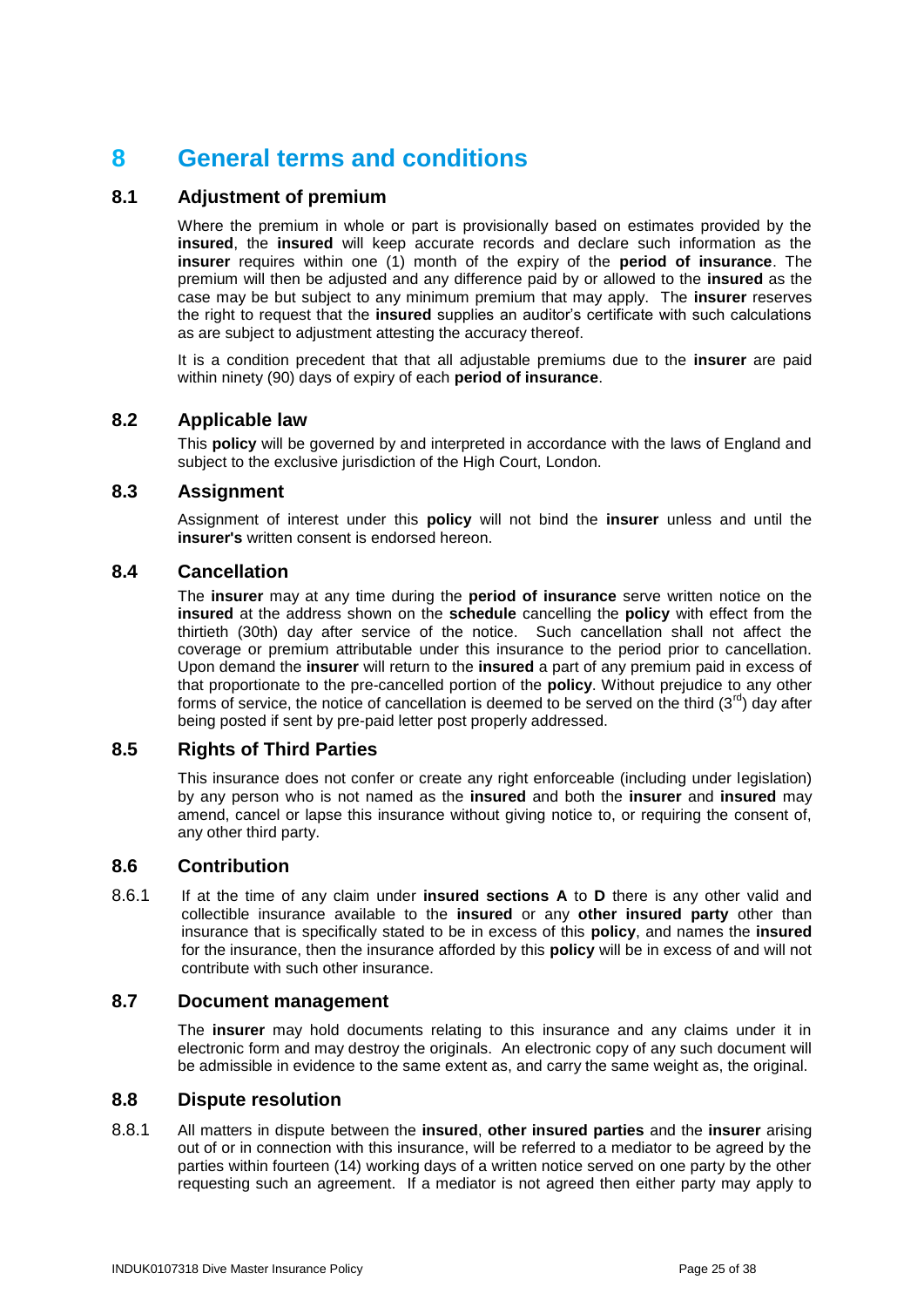the Centre for Effective Dispute Resolution ('CEDR') for the appointment of a mediator. The parties shall share equally the costs of CEDR and of the mediator and that the reference, conduct and any settlement of the dispute at mediation will be conducted in confidence.

- 8.8.2 The parties agree to perform their respective continuing obligations under this insurance, if any, while the dispute is resolved unless the nature of the dispute prevents such continued performance of those obligations.
- 8.8.3 If any such dispute is not resolved by mediation or the parties cannot agree upon the appointment of a mediator or the form that the mediation will take the dispute will be referred by either party to be determined and be subject to the exclusive jurisdiction of the High Court, London.

#### **8.9 Inspection and audit**

The **insurer,** or such representative as the **insurer** may designate, will be permitted but not obligated to inspect the **insured's** property and operations at any time given reasonable notice. Neither the **insurer's** right to make inspections nor the making thereof nor any report thereon will constitute an undertaking on behalf of or for the benefit of the **insured** or others, to determine or warrant that such property or operations are safe.

#### **8.10 Legal action against the insurer**

- 8.10.1 In respect of liabilities covered by this insurance, no one may bring a legal action against the **insurer** until the amount of the **insured's** liability has finally been determined or agreed.
- 8.10.2 No one has the right under this **policy** to bring the **insurer** into an action to determine the **insured's** liability.

#### **8.11 Material alteration**

- 8.11.1 The **insured** will give to the **insurer** written notice immediately (but in any event no later than 30 days) after the **insured** becomes aware of any material alteration to the **insured**, the risk or any material change in the nature of the **business** conducted by the **insured** during the **period of insurance**. The **insurer** reserves the right to reject or reduce **claims** connected with the material alteration or change, until accepted as such by written confirmation from the **insurer** endorsed to this **policy**, upon which the insurer may continue the **policy** on such terms as the **insurer** may determine.
- 8.11.2 Any material alteration or change shall not be binding on the **insurer** or the terms of this **policy** until accepted as such by written confirmation from the **insurer** endorsed to this **policy.**

# **8.12 Material inaccuracy**

- 8.12.1 The information provided by or on behalf of the **insured** in connection with this insurance (whether at inception or otherwise) shall be materially accurate and not omit material information which is known by the **insured's** board members or equivalent and/or the **insured's** risk manager or ought to have been known by them following their reasonable enquiry.
- 8.12.2 Breach by fraud or dishonesty

If the **insured** or anyone acting on its behalf breaches this condition (whether at inception or otherwise) by fraud or dishonest act or omission, the **insurer** may:

- a) avoid this **policy** from inception; or
- b) impose such terms, conditions and/or additional premium as the **insurer** may in its sole discretion determine; and

any benefit which the **insured** has received under this **policy** which resulted from any such fraud or dishonest act or omission shall immediately be repaid to the **insurer**.

8.12.3 Breach by non-disclosure, misrepresentation (other than fraudulent or dishonest)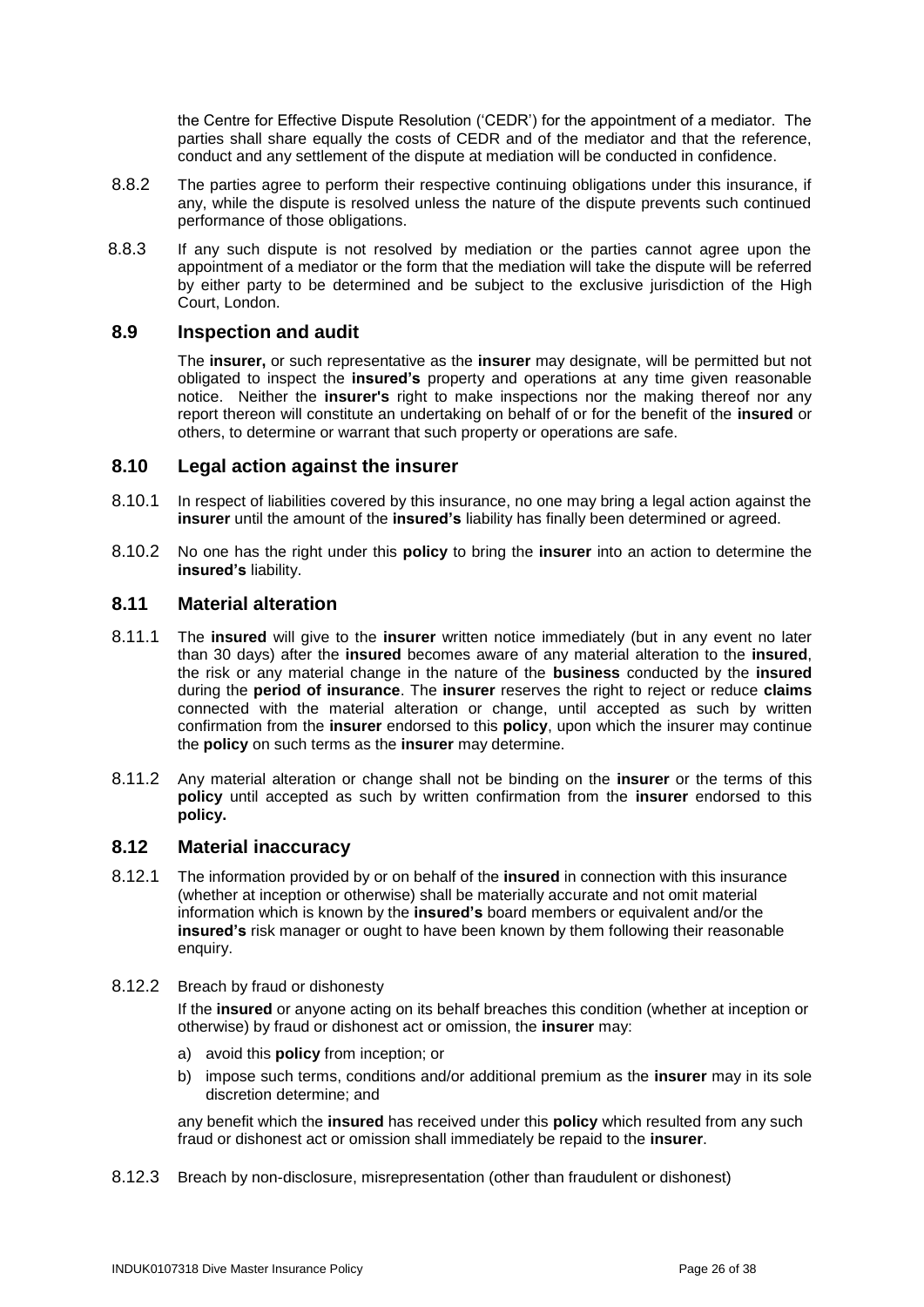If the **insured** or anyone acting on its behalf breaches this condition (other than by fraudulent or dishonest means), the **insurer** may:

- a) impose such terms and conditions (effective at inception or otherwise) as the **insurer**  would have imposed in the absence of such breach; and/or
- b) charge such additional premium (effective at inception or otherwise) as the **insurer**  would have required in the absence of the breach; and
- c) apply such applicable additional premium, amended terms and conditions or both to any notified **claim** or potential **claim**; and

the **insurer** will promptly give the **insured** written notice of any applicable additional premium, amended terms and conditions or both.

- 8.12.4 Within fourteen (14) days of receipt of such notice, the **insured** will give the **insurer** written confirmation of:
	- a) acceptance of and a promise to pay the applicable additional premium in accordance with the terms of trade applying to this insurance; or
	- b) the **insured's** acceptance of the amended terms and conditions; or
	- c) both as applicable.
- 8.12.5 If the **insurer** can show to the **insured's** reasonable satisfaction that the **insurer** would have declined to enter into this insurance at inception or to accept the proposed amendment to this insurance during the **period of insurance** on any terms, the **insurer** may avoid this **policy** from inception and, if no claims have been paid or accepted under this **policy**, the **insurer** shall promptly return to the **insured** all premiums received by the **insurer** at the date of breach; and, if the **insurer** has paid claim monies under this **policy**, the **insured** shall promptly repay all such claim monies to the **insurer**.

#### **8.13 Minimisation of risk**

- 8.13.1 The **insured** will take all reasonable steps at its own expense to prevent an insured event arising or continuing.
- 8.13.2 Upon the happening of an insured event and at all times thereafter, the **insured** shall act as a prudent uninsured and take all reasonable measures as are appropriate to avoid or minimise any claims which arise or may arise from that insured event. Any failure by the **insured** to take such steps shall mean the **insurer** may reject or reduce claims and continue the **policy** on such terms as the **insurer** may determine and if any payment on account of any such claim has already been made the **insured** will repay forthwith all payments on account to the **insurer**.

#### **8.14 Observance**

- 8.14.1 The due observance and fulfilment of the provisions of this **policy** insofar as they may relate to anything to be done or complied with by the **insured,** and are not already conditions precedent, will be a condition of this **policy.** Any waiver by the **insurer** of any provision will not prevent the **insurer** from relying on such term or condition or condition precedent in the future.
- 8.14.2 In the event of a breach of any condition in the **policy**, and without prejudice to any of the **insurer's** other rights, the **insurer** may reject or reduce claims connected with the breach providing the **insurer** can demonstrate some prejudice.
- 8.14.3 In the event of a breach of any condition precedent in the **policy**, and without prejudice to any of the **insurer's** other rights, the **insurer** may reject or reduce claims connected with the breach, and continue the **policy** on such terms as the **insurer** may determine and if any payment on account of any such claim has already been made the **insured** will repay forthwith all payments on account to the **insurer**.
- 8.14.4 Compliance Officer, Syndicate DTW1991, Coverys Managing Agency Limited, 71 Fenchurch Street, London, EC3M 4BS.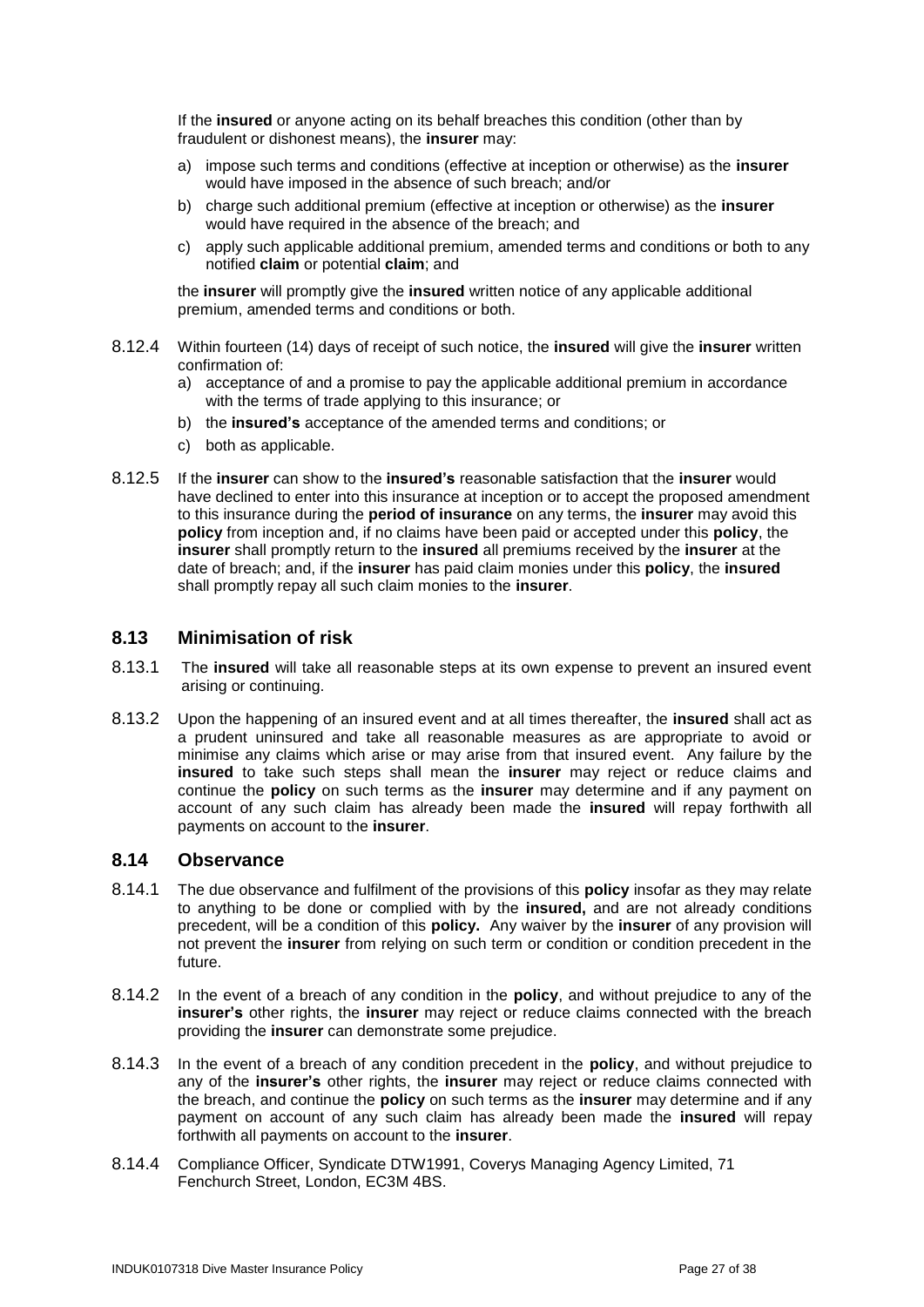# **8.15 Your Personal Information**

#### **The basics**

We collect and use relevant information about you to provide you with your insurance cover or the insurance cover that benefits you and to meet our legal obligations. This information includes personal data such as your name, address and contact details and other information that we collect about you in connection with the insurance cover from which you benefit. This information may also include more sensitive data such as information about your health and any criminal convictions.

In certain circumstances, we may need your consent to process certain information about you and this is explained in our privacy policy. Where we need your consent, we will ask you for it specifically. You do not have to give your consent, and you may withdraw your consent at any time. However, if you do not provide your consent, or you withdraw your consent, this may affect our ability to provide the insurance cover from which you benefit and may prevent us from providing cover for you or handling your claims.

The way insurance works means that your information may be shared with, and used by, a number of third parties in the insurance sector. For example, agents or brokers (when making applications), insurers, reinsurers, loss-adjusters (if you claim), sub-contractors, regulators, law enforcement agencies, fraud and crime prevention and detections agencies and compulsory insurance databases. We will only disclose your personal information in connection with the insurance coverage that we provide and to the extent required or permitted by law.

#### **If you provide other people's details to us**

Where you provide us or your agent or broker with information about other people, you must make them aware that you are doing so. Where possible, you should also provide them with this notice.

#### **If you would like more information**

For more information about how we use your personal information, please see our privacy policy, which is available on our website (https://www.dtw1991.com/pages/privacy-policy) and in other formats upon request. Additional information on how the insurance market uses data is provided by the Lloyd's Market Association ("LMA") in their Insurance Market Core Uses Information Notice.

#### **Contacting us and your rights**

You have rights in relation to the information we hold about you, including the right to access your information. If you wish to exercise your rights, discuss how we use your information or request a copy of our full privacy notice(s) you should contact the broker or agent who provided you with your insurance in the first instance, or you may get in touch with us by contacting:

The Data Protection Officer

Coverys Managing Agency Ltd

71 Fenchurch Street

London

EC3M 4BS

+44 20 7977 0800

Data.protection@coverys.co.uk

#### **8.16 Rights of recourse**

It is a condition precedent to the **insurers** liability under this **policy** that the **insured** maintains full rights of recourse against any manufacturer or supplier with whom the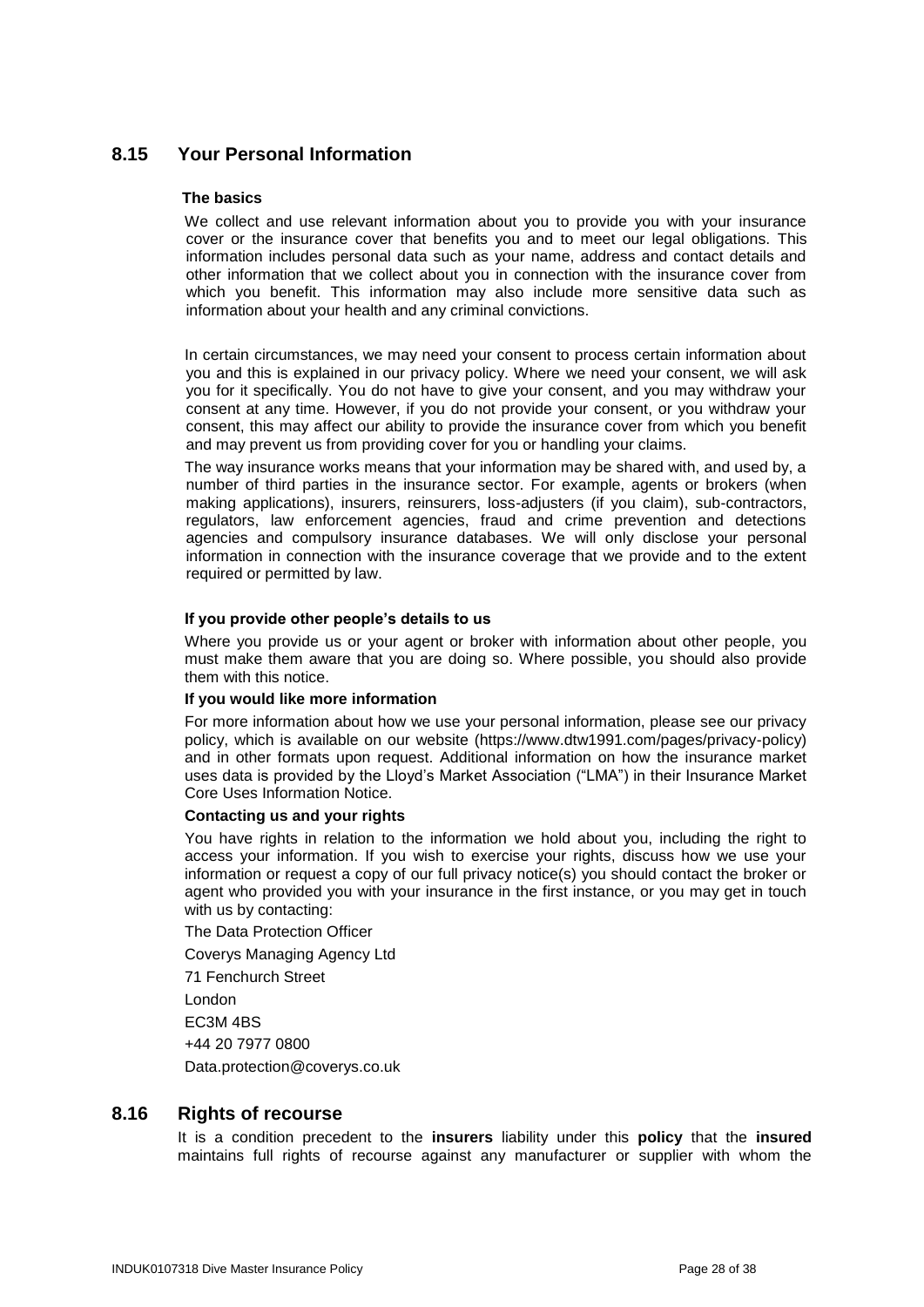**insured** has entered into a legal contract for the provision of **products** as defined by the **policy**.

## **8.17 Representation**

Any person falling within the definition of the **insured** agrees that the first named **insured** is their agent for the purpose of giving and receiving of any notices from the **insurer** or their representatives including any notice of cancellation. The payment to the first named **insured** of any return premium that may be payable under this **policy** will satisfy the **insurer's** obligations to return premium.

#### **8.18 Sanction limitation and exclusion**

8.18.1 The Insurer shall not be deemed to provide cover and no Insurer shall be liable to pay any claim or provide any benefit hereunder to the extent of such cover payment of such claim or provision of such benefit would expose that Insurer to any sanction prohibition or restriction under United Nations resolutions or the trade or economic sanctions laws or regulations of the European Union United Kingdom or United States of America.

#### **8.19 Subscribing insurer**

The **insurers'** obligations under this **policy** are several and not joint and are limited solely to the extent of their individual subscriptions. The **insurers** are not responsible for the subscription of any co-subscribing **insurer** who for any reason does not satisfy all or part of its obligations.

The proportion of liability under this contract underwritten by a company (or in the case of a Lloyd's syndicate the total of the proportions underwritten by all the members of the syndicate taken together) is shown in this contract.

In the case of a Lloyd's syndicate each member of the syndicate (rather than the syndicate itself) is a company. Each member has underwritten a proportion of the total shown for the syndicate (that total itself being the total of the proportions underwritten by all the members of the syndicate taken together). The liability of each member of the syndicate is several and not joint with other members. A member is liable only for that member's proportion. A member is not jointly liable for any other members' proportion. Nor is any member otherwise responsible for any liability of any other Insurer that may underwrite this contract.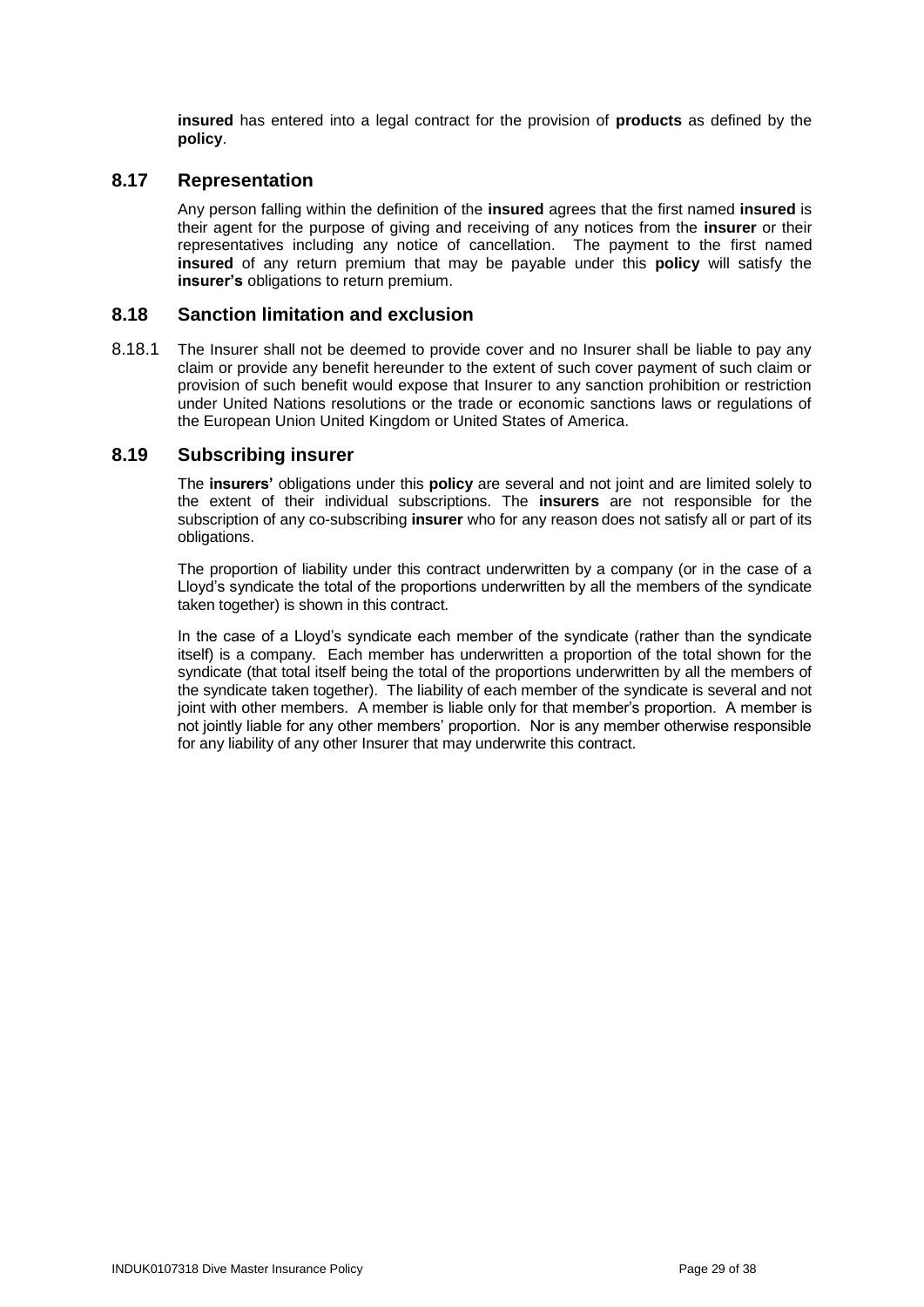# <span id="page-29-0"></span>**9 General definitions and interpretation**

The following words will have the same meaning attached each time they appear in this **policy** in **bold** type face, whether with a capital first letter or not.

Where the context so admits or requires, words importing the singular will include the plural and vice versa and words importing the masculine will import the feminine and the neuter. References to 'a person' will be construed so as to include any individual, company, partnership, or any other legal entity. References to a statute will be construed to include all its amendments or replacements. All headings within the **policy** are included for convenience only and will not form part of this **policy.**

# **9.1 Bodily injury**

Bodily injury means death, disease, illness, physical and mental injury of or to an individual.

# **9.2 Business**

The Business includes but is not limited to

a) the ownership or occupation of premises by the **insured** including incidental repair and maintenance;

- b) the provision of canteen social sports and welfare organisations for the benefit of **employees**;
- c) fire, first aid and ambulance services;
- d) The provision of **recreational watersports services** and any first aid required as a result;
- e) the **insured's** activities declared on the certificate of insurance attached to and forming part of this **policy** and as otherwise agreed by the **insurer**.

#### **9.3 Claim jurisdiction**

Claim jurisdiction shall mean the jurisdiction under which a claim by a third party must be brought for indemnity to be granted the **insurer**.

# **9.4 Combined single limit**

Combined single limit means the maximum the **insurer** will pay by this **policy** in the event that two or more **insured sections,** to which the combined single limit applies, provide coverage for an insured event**.**

# **9.5 Commercial diving**

Commercial Diving means those diving practices described in the two Health and Safety Executive (HSE) Approved Code of Practice for Inshore Commercial Diving and Offshore Commercial Diving. For the purposes of this definition the Approved Codes of Practice for; Recreational Scuba Training, Underwater Scientific Diving and Underwater Film and Media Work are not considered to be commercial diving.

# **9.6 Costs and expenses**

Costs and expenses means

- 9.6.1 costs and expenses (other than claimant costs recoverable from the **insured** incurred in the investigation, adjustment, appraisal, defence or settlement of an insured event, including expert, legal, appeal and defence costs;
- 9.6.2 pre-judgment interest awarded against the **insured** on that part of any judgment covered under this **policy** but where the **insurer** offers to pay the **limit of indemnity** in settlement of a claim or suit, the **insurer** will not pay any pre-judgment interest imposed or earned after the date of such offer;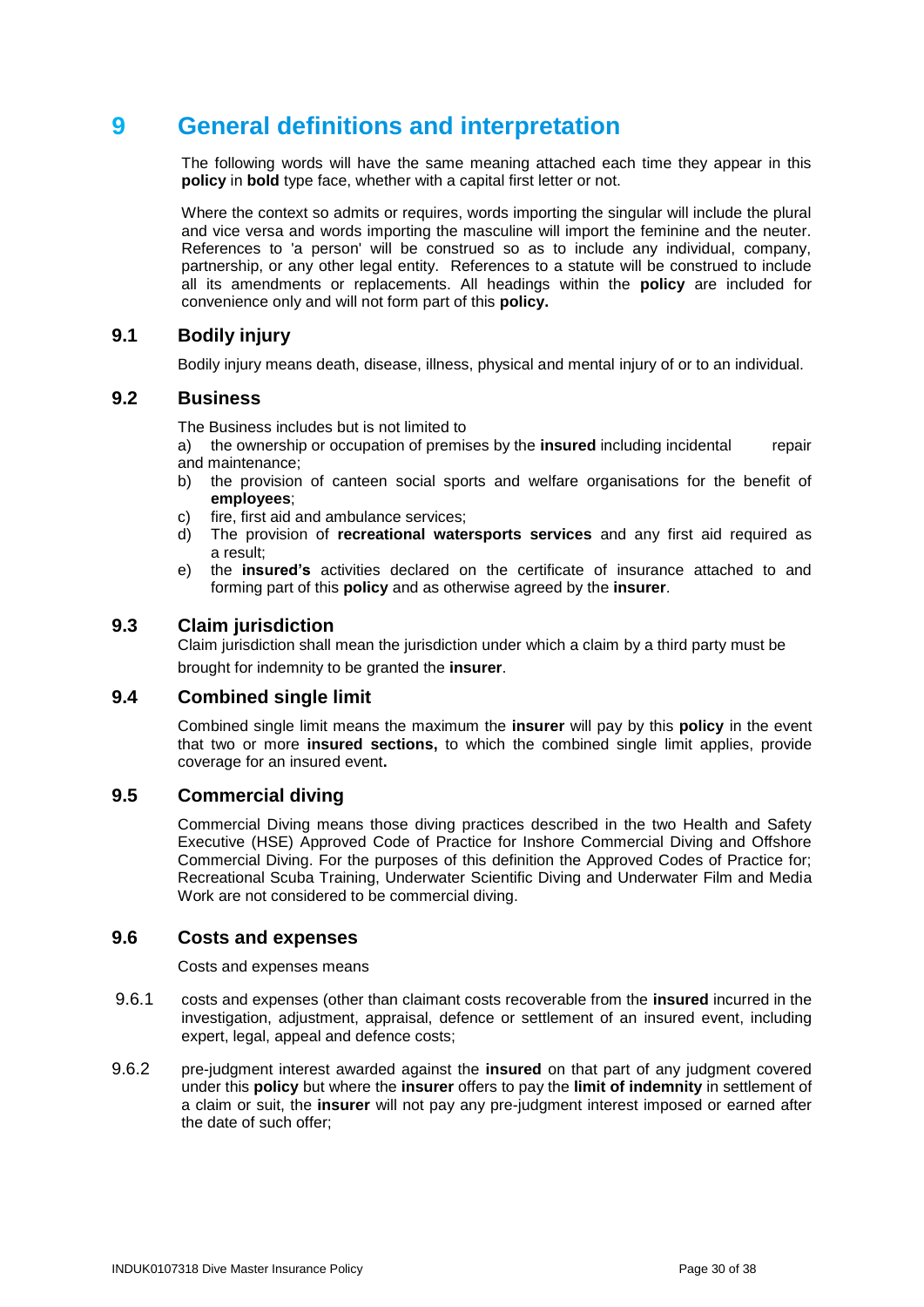- 9.6.3 all interest earned on that part of any judgment within the **limit of indemnity** after entry of the judgment and before **insurer** has paid, offered to pay, or deposited in court that part of any judgment that is within the applicable **limit of indemnity;**
- 9.6.4 the cost of attendance in court as a witness at the **insurer's** request, payable at the following rates per day on which attendance is required:
	- a) any principal director or partner of the **insured** GBP500;
	- b) any **other insured party** -GBP250;
- 9.6.5 costs and expenses of legal representation at any coroner's inquest or inquiry in respect of any death which may be the subject of indemnity under this **policy**.

#### **9.7 Damage**

Damage means:

- 9.7.1 loss of, destruction of or damage to tangible property; and/or
- 9.7.2 for **insured sections A**-**D** loss of use of tangible property that has been lost, destroyed or damaged.

#### **9.8 Denial of access**

Denial of access means nuisance, trespass, or interference with any easement, right of air, light, water or way.

#### **9.9 Employee**

Employee means:

- a) any person who has entered into or works under a contract of service or apprenticeship with the **insured**;
- b) any directors and/or officers of the **insured**;
- c) any labour-master and/or person supplied by such person;
- d) any person employed by a labour-only contractor;
- e) any self-employed person;
- f) any volunteer;
- g) any person who is hired to or borrowed by the **insured**;
- h) any driver or operator of plant hired to the **insured**;
- i) any person who is engaged under a work experience or youth training scheme while working for the **insured** in connection with the **business**.

# **9.10 Excess**

The excess will form part of and be included within the **limit of indemnity** and means the first amount payable by the **insured** in respect of each and every claim, series of claims or circumstance as ascertained after the application of all other terms and conditions of this insurance but only where the award is made by a court of law. The excess will be applied to **costs and expenses**.

#### **9.11 Fungus**

Fungus(i) includes but is not limited to any plants or organisms belonging to the major group fungi lacking chlorophyll and including **moulds** rusts mildews and mushrooms.

### **9.12 Insured**

Insured means the Dive School/ Dive Centre / Dive Store and/or where agreed by the **insurer** those engaged in Underwater Scientific/Archaeological diving or Underwater Film and media diving projects named on the Certificate of Insurance (attaching to this **policy**).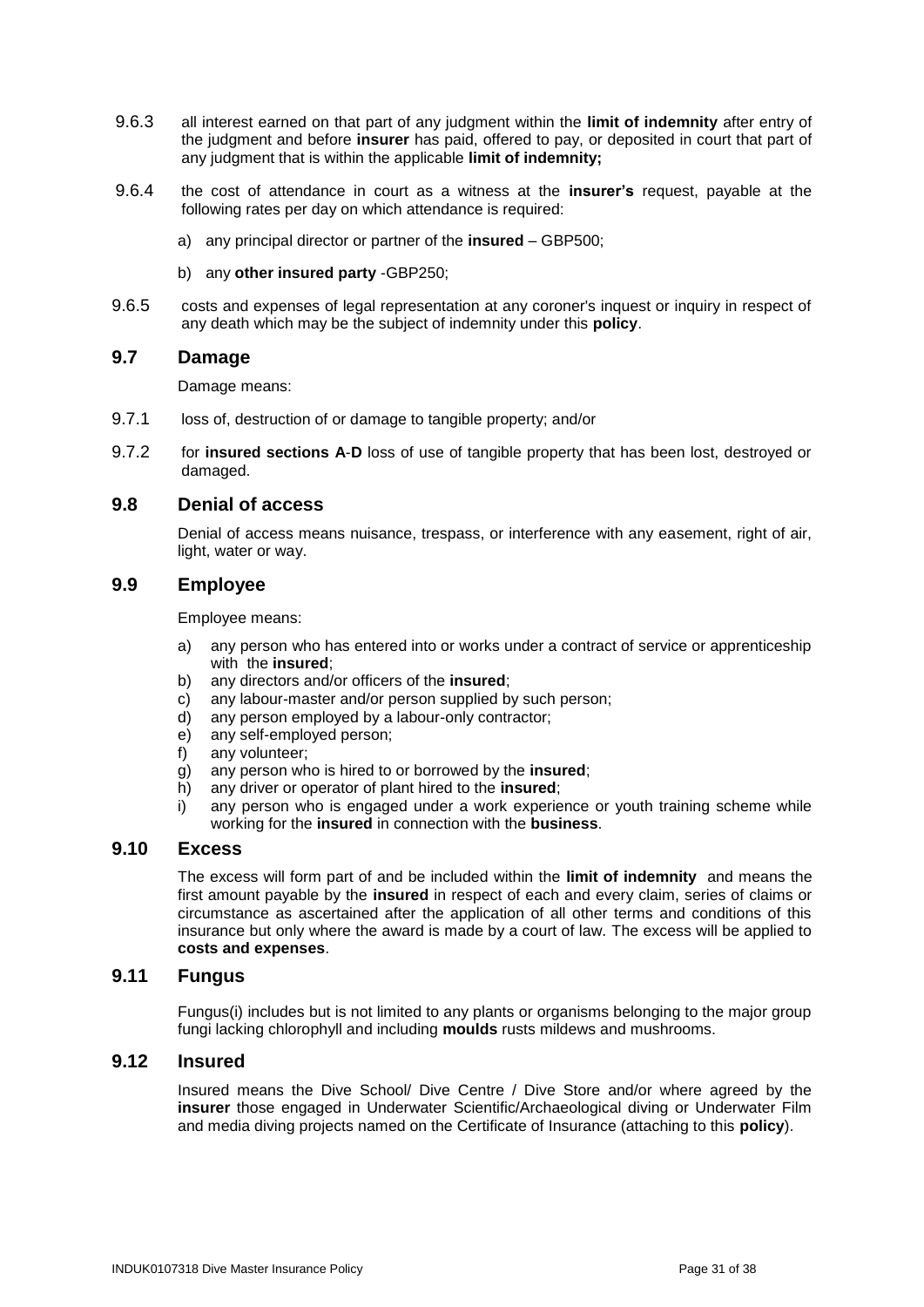# **9.13 Insured section**

Insured section means all or any individually lettered sections of this **policy** that forms part of the insurance contact but only if stated as 'insured' in the **schedule**.

#### **9.14 Insurer**

Insurer means the insurer as named in the **schedule.**

#### **9.15 Landing area**

Landing area means any part of earth's surface including water or any structure or property used for embarkation or disembarkation of people or loading or unloading of goods or where aircraft are kept, housed maintained or operated and where aircraft may take off and land.

#### **9.16 Legionella**

Legionella means any discharge release or escape of legionella or other airborne pathogens from water tanks, water systems, air-conditioning plants, cooling towers and the like.

#### **9.17 Limit of indemnity**

Limit of indemnity means:

- 9.17.1 the amount stated in the **schedule** which is the maximum amount of the **insurer's** liability for any one (1) occurrence regardless of the number of:
	- a) persons or organisations bringing claims or **suits**; or
	- b) claims against the **insured** or series of claims against the **insured**, or claims or series of claims made by the **insured**;
- 9.17.2 where two (2) or more **insured sections** are subject to a **combined single limit**, then the **combined single limit** is the maximum the **insurer** will pay for any insured event to which such **insured sections** apply in combination, and;
- 9.17.3 where a limit of indemnity is stated in the **schedule** as in the aggregate, that aggregate is the maximum the **insurer** will pay for all insured events during the **period of insurance**.
- 9.17.4 Any sub-limit of indemnity applies as if it was the limit of indemnity for the **claims** for that sub-limit and is deemed to be part of and not in addition to the **limit of indemnity**.

# **9.18 Mould(s)**

Mould(s) means, but is not limited to any superficial growth produced on damp or decaying organic matter or on living organisms and fungi that produced moulds.

#### **9.19 North America**

North America means the United States of America or its territories or possessions or Canada.

# **9.20 Nuclear hazards**

Nuclear hazards means:

- 9.20.1 ionising radiations or contamination by radioactivity from any nuclear fuel or from any nuclear waste from the combustion of nuclear fuel;
- 9.20.2 the radioactive, toxic, explosive or other hazardous properties of any explosive nuclear assembly or nuclear component thereof;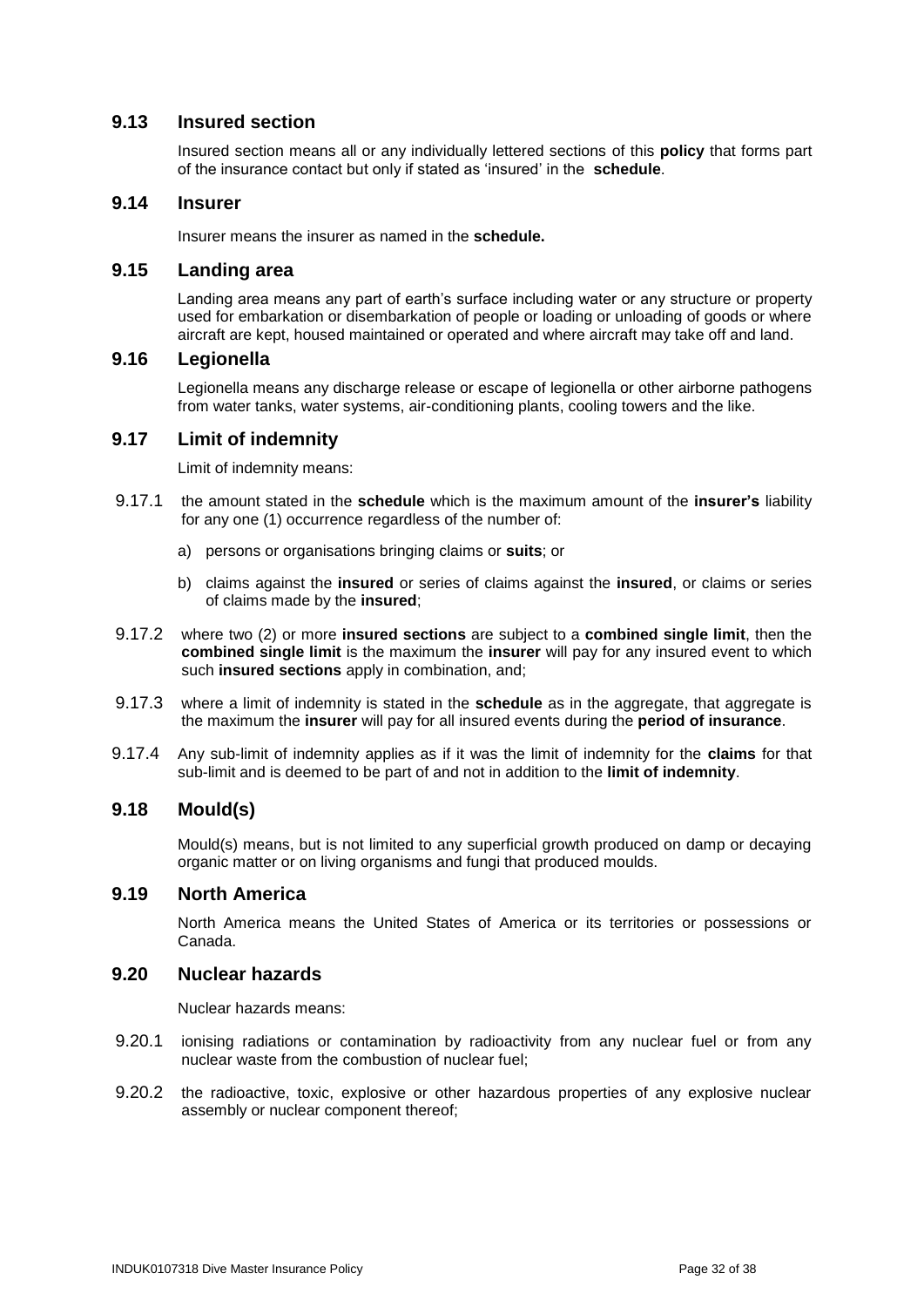# **9.21 Operator**

Operator shall mean any third party provider, operator, manufacturer or hirer of watercraft not exceeding fifteen (15) meters in length or breathing gas compressor equipment.

# **9.22 Other insured party**

Other insured party means any of the following parties:

- 9.22.1 any director, partner, **employee** or a former **employee** of the **insured**;
- 9.22.2 any officers, members' committee and/or **employee** paid and voluntary helpers of the **insured's** canteen and welfare organisations, nursery, crèche or child care facilities, sports and social organisations, in their respective capacities as such;
- 9.22.3 any officers and members of the **insured's** security, rescue, first aid, fire and ambulance services, medical organisation other than any doctor, surgeon or dentist while working in a professional capacity in their respective capacities as such;
- 9.22.4 any director or partner or executive of the **insured** in respect of private work undertaken by any **employee** for a director, partner or executive of the **insured**;
- 9.22.5 any officers or trustees of the **insured's** pension scheme(s).
- 9.22.6 any land or venue owner, firm or authority including local, County or Government authority, Minister or Ministry where permission is necessary for the holding of the **insured's** activities.

# **9.23 Participant**

Participant means any person engaged in the **insured's** activities, social and/or promotional events or whilst under the active supervision or instruction of the **insured** during **recreational watersports services**.

#### **9.24 Period of insurance**

Period of insurance means the period shown as such on the **schedule**, which time is taken as Greenwich Mean Time unless otherwise stated.

# **9.25 Personal injury**

Personal injury means harm other than **bodily injury** arising out of one or more of the following offences committed in the course of the **business:** 

- 9.25.1 false arrest;
- 9.25.2 detention or imprisonment;
- 9.25.3 wrongful entry into, or eviction of a person from a room, dwelling or premises that the person occupies;
- 9.25.4 libel and slander

#### **9.26 Policy**

Policy means this document, the **schedule** (including any **schedules** issued in substitution) and any endorsements attaching to this document or the **schedule** that will be considered part of the legal contract and any word or expression in bold type face on any of these documents will bear the specific meaning stated in these definitions.

#### **9.27 Pollutant**

Pollutant means any solid, liquid, gaseous or thermal irritant or contaminant including smoke, vapour, soot, fumes, acids, alkalis, chemicals or waste. Waste is deemed to include materials to be recycled, reconditioned or reclaimed.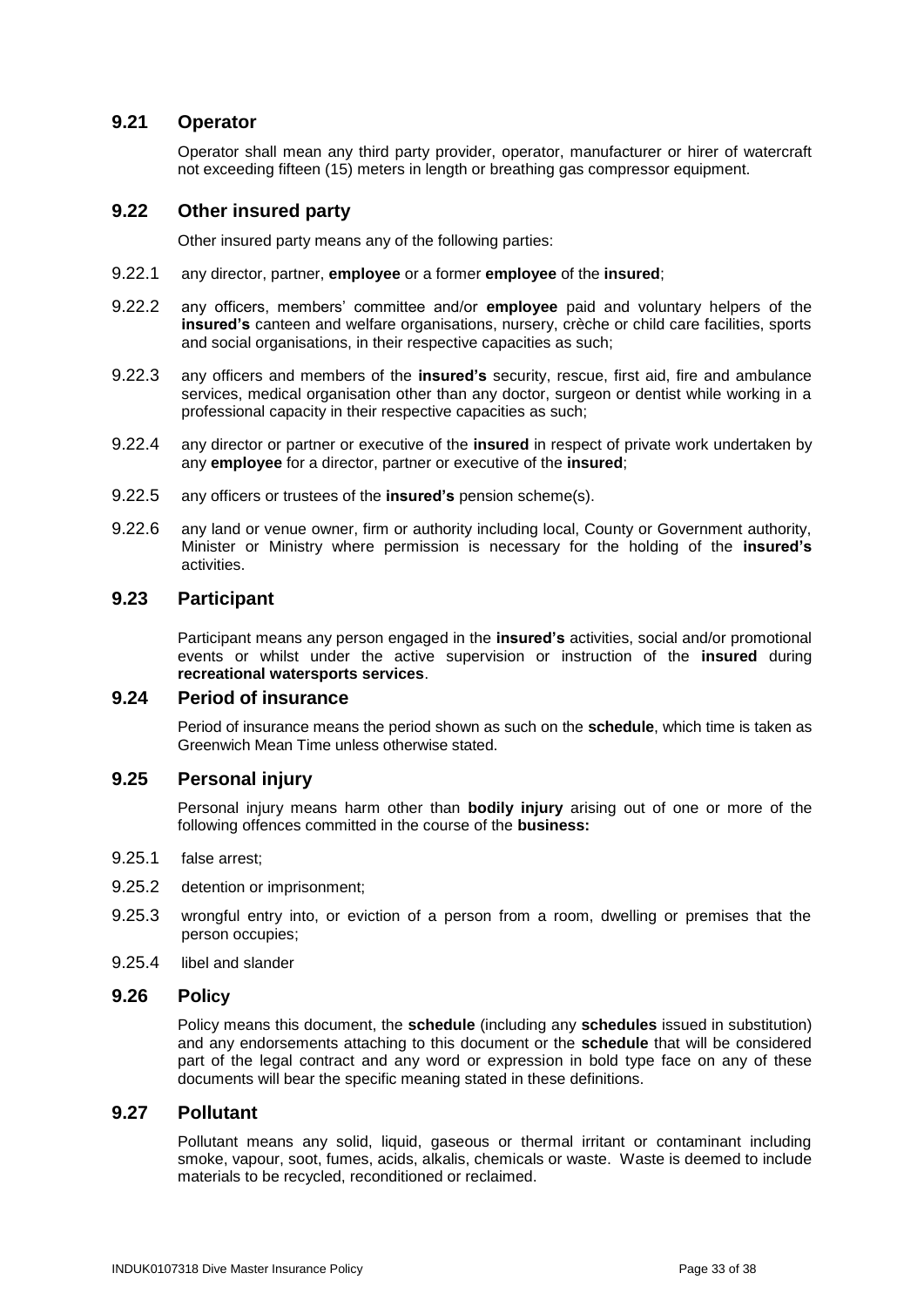## **9.28 Pollution**

Pollution means the actual, alleged or threatened discharge, seepage, migration, dispersal, release or escape of **pollutants** at any time.

#### **9.29 Premises**

Premises means the buildings or land that are owned, leased, hired or tenanted by or on loan to the **insured** for the purpose of the **business**.

#### **9.30 Principal**

Principal means an individual, company, corporate body sports/leisure centre and/or other government, civic or educational authority providing services venues or clients to the **insured**.

#### **9.31 Product**

Product means any property (including packaging, containers, labels and instructions for use) after it has left the custody or control of the **insured** which has been designed, specified, formulated, manufactured, constructed, installed, sold, supplied, distributed, treated, serviced, altered or repaired by or on behalf of the **insured**.

#### **9.32 Proposal**

Proposal means any information supplied by or on behalf of the **insured**, deemed to be a completed proposal form and medical questionnaire and other relevant information that the **insurer** may require.

## **9.33 Recreational Watersports Services**

Recreational watersports services means the organisation of, supervision of and or the provision of advice or instruction in recreational snorkel and/or sports diving, and free diving, and in ancillary social, recreational and promotional activities or special interest diving agreed by the **insurer** or as more specifically described in the certificate of insurance attached to and forming part of this **policy** and agreed by the **insurer**.

#### **9.34 Schedule**

Schedule means the document titled schedule that includes the name and address of the **insured**, the premium and other variables to this standard **policy** (including endorsement clauses) and is incorporated in this **policy** and accepted by the **insured.** Schedules may be re-issued from time to time where each successor overrides the earlier document.

# **9.35 Spore(s)**

Spore(s) means any dormant or reproductive body produced by or arising or emanating out of any **fungus**(i) **mould**(s) mildew plants organisms or micro organisms.

#### **9.36 Suit**

Suit means a civil proceeding in which damages to which this insurance applies are alleged, including;

- 9.36.1 an arbitration proceeding in which such damages are claimed; or
- 9.36.2 any other alternative dispute resolution proceeding in which such damages are claimed.

# **9.37 Territorial limits**

Territorial limits means such countries as stated in the **schedule**.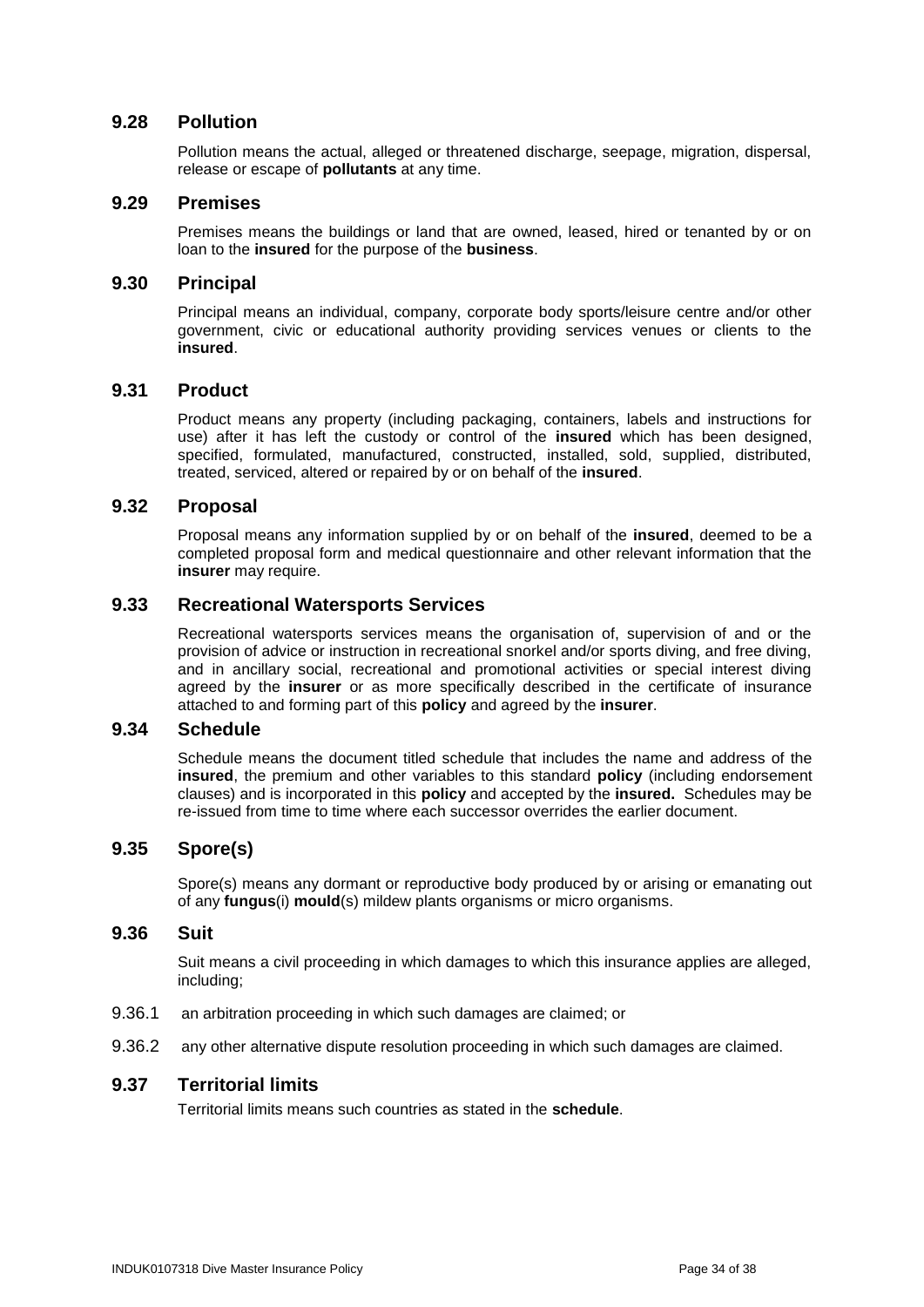# **9.38 Terrorism**

Terrorism means an activity that involves a violent act or the unlawful use of force or an unlawful act dangerous to human life, tangible or intangible property or infrastructure, or a threat thereof; and appears to be intended to

- 9.38.1 intimidate or coerce a civilian population, or
- 9.38.2 disrupt any segment of the economy of a government de jure or de facto, state, or country, or
- 9.38.3 overthrow, influence, or affect the conduct or policy of any government de jure or de facto by intimidation or coercion, or
- 9.38.4 affect the conduct or policy of any government de jure or de facto by mass destruction, assassination, kidnapping or hostage-taking.

#### **9.39 United Kingdom**

United Kingdom means Great Britain, Northern Ireland, the Channel Islands or the Isle of Man.

#### **9.40 War**

War means war, invasion, acts of foreign enemies, hostilities or warlike operations (whether war be declared or not), civil war, mutiny, revolution, rebellion, insurrection, uprising, military or usurped power or confiscation by order of any public authority or government de jure or de facto or martial law but not including **terrorism**.

# **9.41 Watercraft**

Watercraft means any vessel, craft, vehicle or appliance made or intended to float on or in or travel on or through or under water.

## **9.42 Work away**

Work away means work, operations, installation or services performed by or on behalf of the **insured** but not on **premises.**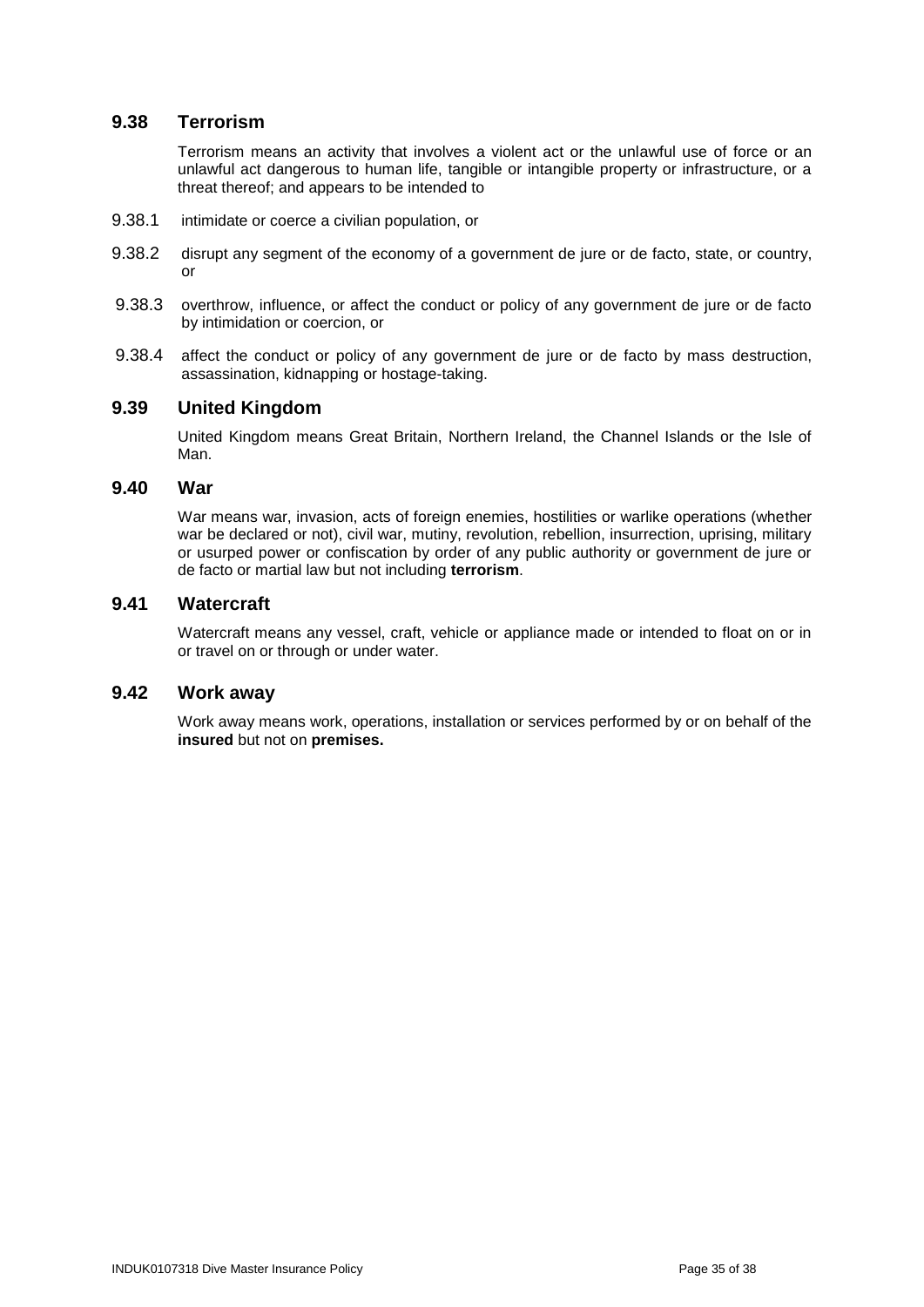# <span id="page-35-0"></span>**10 Complaints**

#### **10.1 What the insured should do**

The **insurer** strives to provide an excellent service to all its customers but occasionally things can go wrong. The **insurer** takes all complaints seriously and endeavours to resolve all customers' problems promptly. If the **insured** has a question or complaint about this insurance or the conduct of its broker, they should contact that broker in the first instance.

Alternatively, if the **insured** wishes to contact the **insurer** directly to make a formal complaint the **insured** should contact the Compliance Officer at Syndicate DTW1991:

- (a) in writing (letter or email) or;
- (b) by telephone

using the contact details as specified in the **Schedule.** If the Insured should wish to speak to someone face to face please telephone Syndicate DTW1991 at the number shown in the **Schedule** and this will be arranged.

Once the Insured's complaint is received Syndicate DTW1991 shall attempt to respond within 10 working days from the date of receipt but in any event no later than the response time stipulated by any instructions received from the relevant UK regulator.

In the event the Insured is dissatisfied the Insured can refer the matter to Lloyd's. Their address and contact details are as follows:-

Policyholder and Market Assistance Lloyd's One Lime Street London EC3M 7HA

Email: [complaints@lloyds.com](mailto:complaints@lloyds.com)

Tel: +44 (0)20 7327 5693 Fax: +44 (0)20 7327 5225

Details of Lloyd's complaints procedures are set out in a leaflet "How We Will Handle Your Complaint" available at [www.lloyds.com/complaints](http://www.lloyds.com/complaints) are also available from the above complaint.

If the **insured** remains dissatisfied after Lloyd's have considered the complaint the **insured**  may have the right to refer their complaint to the Financial Ombudsman Service at the following address:

Financial Ombudsman Service Exchange Tower Harbour Exchange Square London E14 9SR

Tel 0800 0234 567

Email [complaint.info@financial-ombudsman.org.uk](mailto:complaint.info@financial-ombudsman.org.uk)

Website www.financial-ombudsman.org.uk

Making a complaint to the Financial Ombudsman Service (FOS) does not affect the **insured's** rights under this **policy** but if the **insured** is not an eligible complainant then the informal complaint process ceases.

A summary of the **insurer's** complaint handling procedure is available on request and will also be provided to the **insured** when acknowledging a complaint.